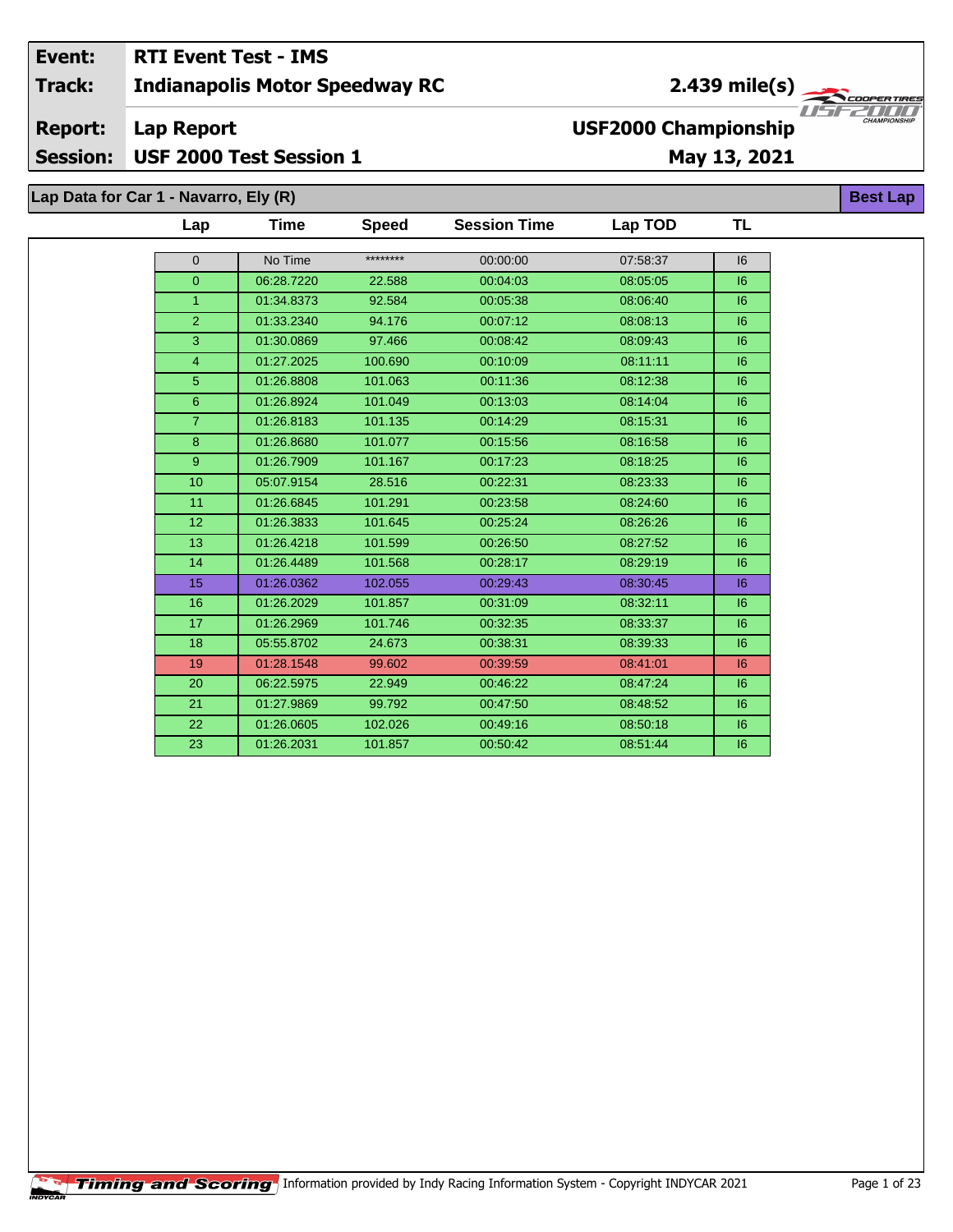## **Indianapolis Motor Speedway RC Lap Report May 13, 2021 Event: RTI Event Test - IMS Track: Report: Session: USF 2000 Test Session 1 USF2000 Championship** 2.439 mile(s)

# **Lap Data for Car 10 - Siegel, Nolan**

| Lap             | Time       | <b>Speed</b> | <b>Session Time</b> | Lap TOD  | TL |
|-----------------|------------|--------------|---------------------|----------|----|
| $\mathbf{0}$    | No Time    | ********     | 00:00:00            | 07:58:44 | 16 |
| $\overline{0}$  | 17:29.2307 | 8.368        | 00:15:12            | 08:16:13 | 16 |
| 1               | 01:32.2726 | 95.157       | 00:16:44            | 08:17:46 | 6  |
| 2               | 01:31.3868 | 96.080       | 00:18:15            | 08:19:17 | 6  |
| 3               | 01:29.7161 | 97.869       | 00:19:45            | 08:20:47 | 6  |
| $\overline{4}$  | 01:26.6346 | 101.350      | 00:21:12            | 08:22:13 | 6  |
| 5               | 01:25.9265 | 102.185      | 00:22:38            | 08:23:39 | 6  |
| 6               | 01:25.6862 | 102.472      | 00:24:03            | 08:25:05 | 6  |
| $\overline{7}$  | 01:25.5245 | 102.665      | 00:25:29            | 08:26:31 | 6  |
| 8               | 01:25.5669 | 102.614      | 00:26:54            | 08:27:56 | 6  |
| 9               | 06:11.3837 | 23.642       | 00:33:06            | 08:34:08 | 6  |
| 10              | 01:26.1069 | 101.971      | 00:34:32            | 08:35:34 | 6  |
| 11              | 01:25.4540 | 102.750      | 00:35:57            | 08:36:59 | 6  |
| 12 <sup>2</sup> | 01:25.2877 | 102.950      | 00:37:23            | 08:38:24 | 16 |
| 13              | 01:25.3279 | 102.902      | 00:38:48            | 08:39:50 | 6  |
| 14              | 01:31.2388 | 96.235       | 00:40:19            | 08:41:21 | 16 |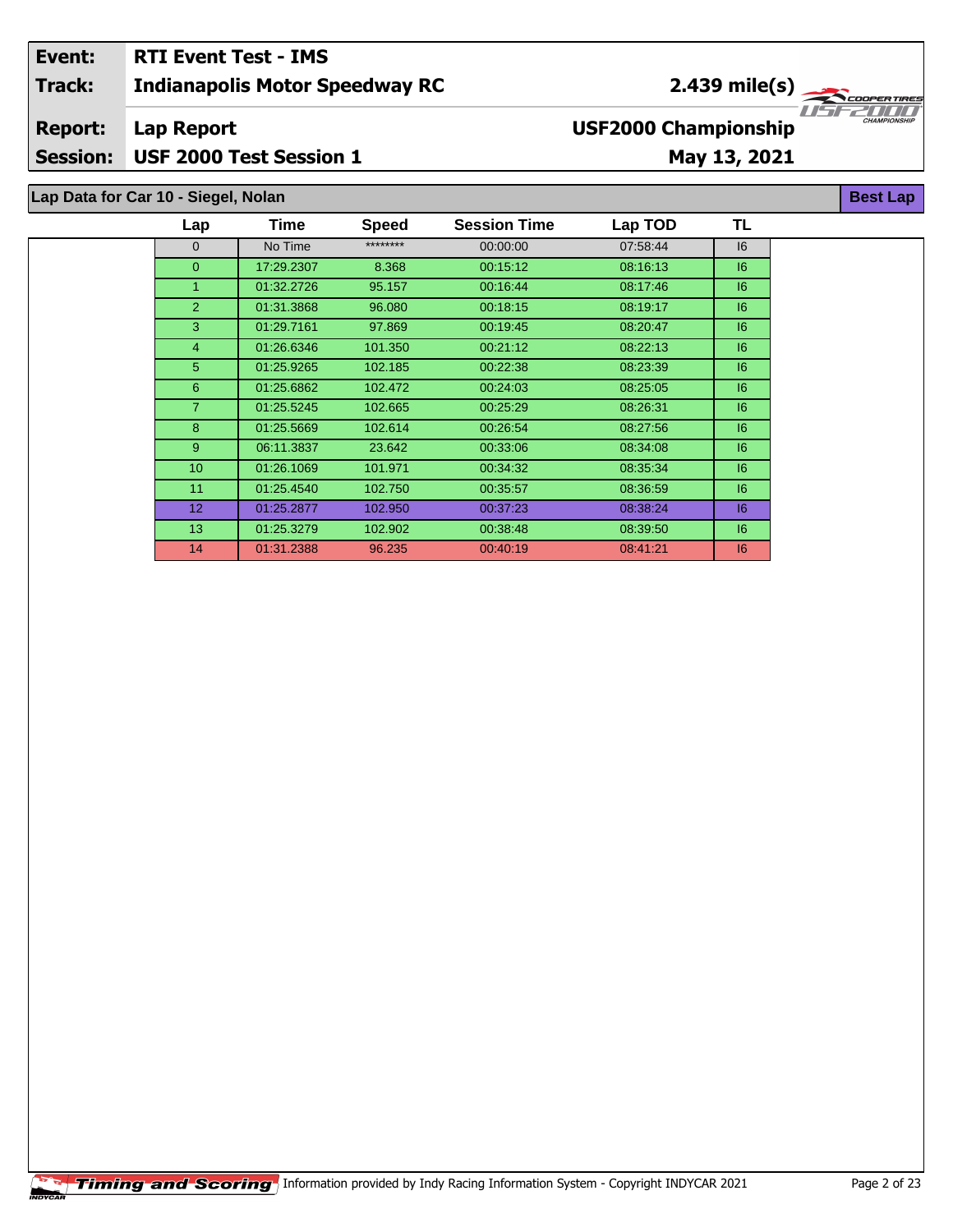| Event:         | <b>RTI Event Test - IMS</b>              |                                                                  |
|----------------|------------------------------------------|------------------------------------------------------------------|
| <b>Track:</b>  | <b>Indianapolis Motor Speedway RC</b>    | $2.439 \text{ mile(s)}$                                          |
| <b>Report:</b> | Lap Report                               | 1151220000<br><b>CHAMPIONSHIP</b><br><b>USF2000 Championship</b> |
|                | Session: USF 2000 Test Session 1         | May 13, 2021                                                     |
|                |                                          |                                                                  |
|                | Lap Data for Car 11 - Campbell, Prescott | <b>Best Lap</b>                                                  |

| Lap            | Time       | <b>Speed</b> | <b>Session Time</b> | Lap TOD  | TL |
|----------------|------------|--------------|---------------------|----------|----|
| $\mathbf{0}$   | No Time    | ********     | 00:00:00            | 07:58:37 | 16 |
| $\overline{0}$ | 18:11.8984 | 8.041        | 00:15:48            | 08.16.49 | 6  |
| $\mathbf{1}$   | 01:33.6833 | 93.724       | 00:17:21            | 08:18:23 | 6  |
| 2              | 01:29.9925 | 97.568       | 00:18:51            | 08:19:53 | 6  |
| 3              | 03:14.6500 | 45.109       | 00:22:06            | 08:23:08 | 16 |
| $\overline{4}$ | 01:26.7857 | 101.173      | 00:23:33            | 08:24:34 | 6  |
| 5              | 01:26.0851 | 101.997      | 00:24:59            | 08:26:01 | 16 |
| 6              | 01:25.8071 | 102.327      | 00:26:25            | 08:27:26 | 6  |
| $\overline{7}$ | 01:25.8291 | 102.301      | 00:27:50            | 08:28:52 | 16 |
| 8              | 01:25.4183 | 102.793      | 00:29:16            | 08:30:18 | 6  |
| 9              | 01:25.4898 | 102.707      | 00:30:41            | 08:31:43 | 6  |
| 10             | 01:25.6401 | 102.527      | 00:32:07            | 08:33:09 | 6  |
| 11             | 06:13.2197 | 23.526       | 00:38:20            | 08:39:22 | 6  |
| 12             | 01:25.9231 | 102.189      | 00:39:46            | 08:40:48 | 16 |
| 13             | 06:34.5050 | 22.257       | 00:46:21            | 08:47:22 | 6  |
| 14             | 01:26.0502 | 102.038      | 00:47:47            | 08:48:48 | 6  |
| 15             | 01:25.5388 | 102.648      | 00:49:12            | 08:50:14 | 6  |
| 16             | 01:25.8107 | 102.323      | 00:50:38            | 08:51:40 | 16 |
|                |            |              |                     |          |    |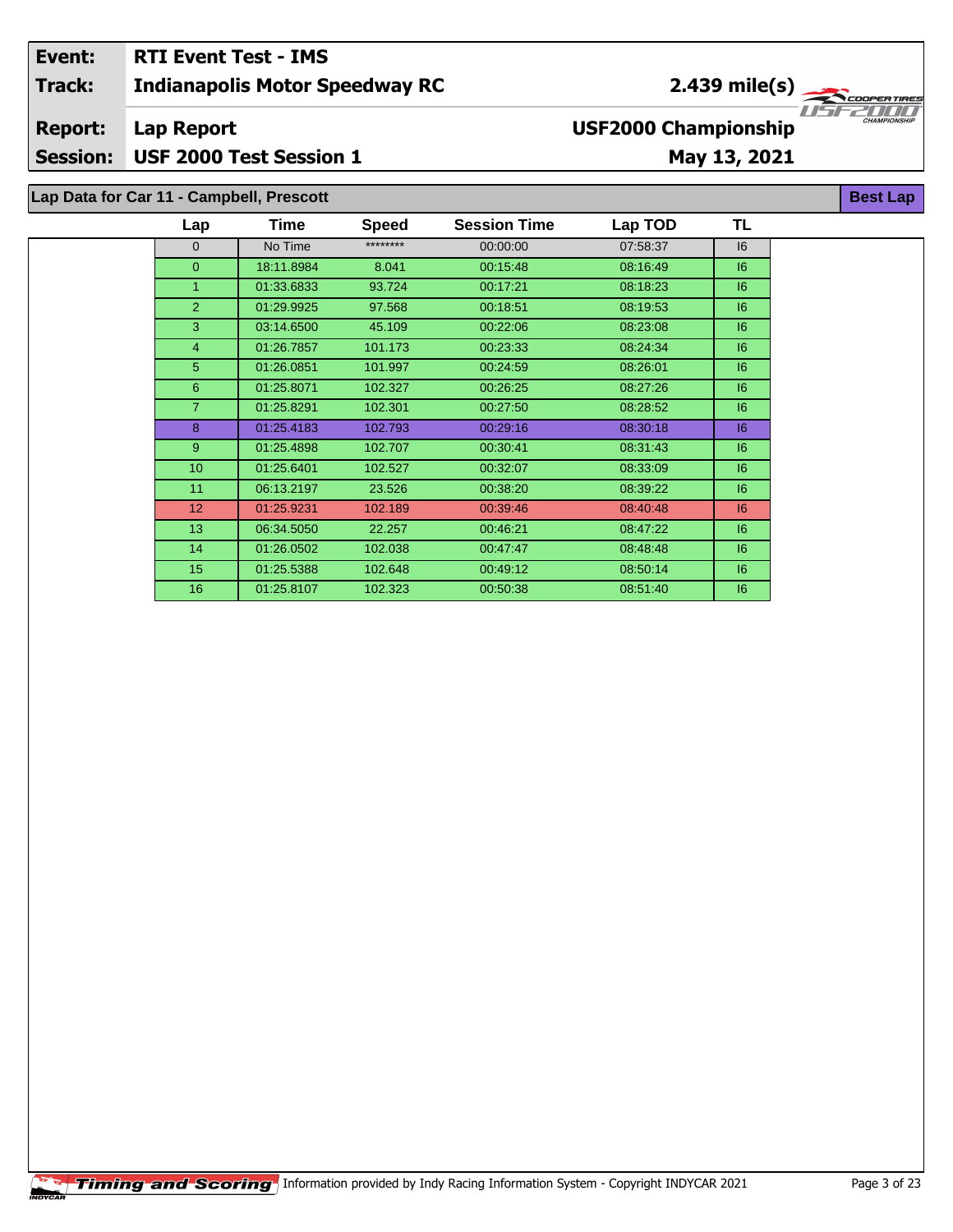### **Indianapolis Motor Speedway RC Lap Report May 13, 2021 Event: RTI Event Test - IMS Track: Report: Session: USF 2000 Test Session 1 USF2000 Championship** 2.439 mile(s)

# **Lap Data for Car 12 - Porto, Kiko**

| Lap             | Time       | <b>Speed</b> | <b>Session Time</b> | Lap TOD  | TL |
|-----------------|------------|--------------|---------------------|----------|----|
| $\mathbf{0}$    | No Time    | ********     | 00:00:00            | 07:58:48 | 16 |
| $\overline{0}$  | 17:37.9849 | 8.299        | 00:15:24            | 08:16:26 | 6  |
| 1               | 01:30.6042 | 96.909       | 00.16.55            | 08:17:57 | 6  |
| 2               | 01:26.7578 | 101.206      | 00:18:21            | 08:19:23 | 6  |
| 3               | 01:25.7669 | 102.375      | 00:19:47            | 08:20:49 | 6  |
| $\overline{4}$  | 01:25.1977 | 103.059      | 00:21:12            | 08:22:14 | 6  |
| 5               | 01:27.9763 | 99.804       | 00:22:40            | 08:23:42 | 6  |
| 6               | 01:32.7332 | 94.685       | 00:24:13            | 08:25:15 | 6  |
| $\overline{7}$  | 01:25.2981 | 102.938      | 00:25:38            | 08:26:40 | 6  |
| 8               | 01:25.5580 | 102.625      | 00:27:04            | 08:28:06 | 16 |
| 9               | 07:25.9377 | 19.690       | 00:34:30            | 08:35:32 | 6  |
| 10              | 01:25.1751 | 103.086      | 00:35:55            | 08:36:57 | 6  |
| 11              | 01:25.0449 | 103.244      | 00:37:20            | 08:38:22 | 16 |
| 12 <sup>2</sup> | 01:25.0566 | 103.230      | 00:38:45            | 08:39:47 | 6  |
| 13              | 01:32.0806 | 95.356       | 00:40:17            | 08:41:19 | 6  |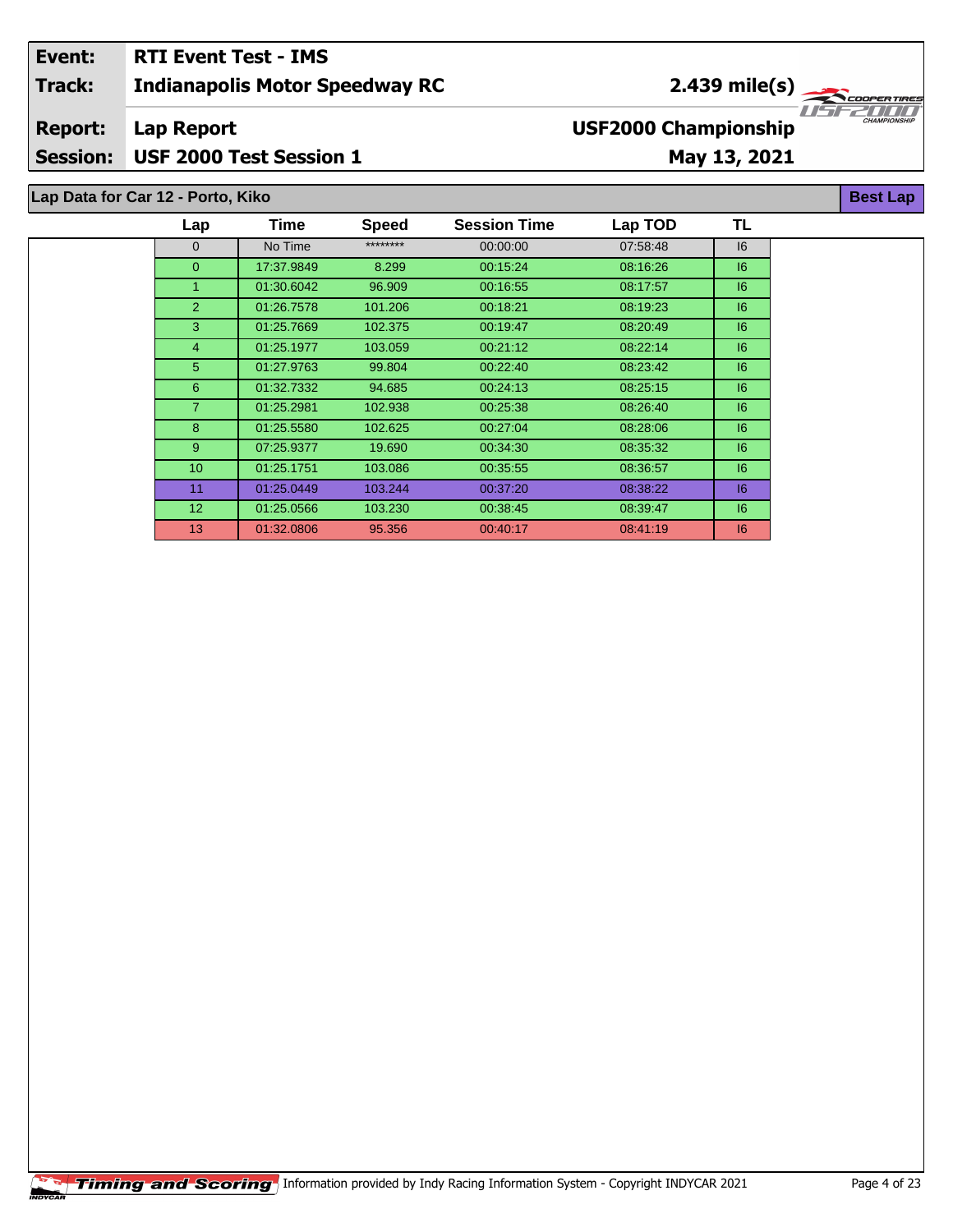#### Event: **RTI Event Test - IMS** 2.439 mile(s)  $\frac{1}{\sqrt{2\pi}}$ **Track: Indianapolis Motor Speedway RC** USF. **USF2000 Championship Report: Lap Report** USF 2000 Test Session 1 **Session:** May 13, 2021 **Best Lap**

| Lap Data for Car 16 - Vaccaro, Kent (R) |                |            |              |                     |          |    | <b>Best</b> |
|-----------------------------------------|----------------|------------|--------------|---------------------|----------|----|-------------|
|                                         | Lap            | Time       | <b>Speed</b> | <b>Session Time</b> | Lap TOD  | TL |             |
|                                         | $\mathbf{0}$   | No Time    | ********     | 00:00:00            | 07:58:52 | 16 |             |
|                                         | $\overline{0}$ | 03:59.2691 | 36.697       | 00:01:50            | 08:02:51 | 6  |             |
|                                         | $\mathbf{1}$   | 01:35.7503 | 91.701       | 00:03:25            | 08:04:27 | 6  |             |
|                                         | $\overline{2}$ | 01:30.6981 | 96.809       | 00:04:56            | 08:05:58 | 16 |             |
|                                         | 3              | 01:28.6537 | 99.042       | 00:06:25            | 08:07:27 | 6  |             |
|                                         | $\overline{4}$ | 01:28.3790 | 99.349       | 00:07:53            | 08:08:55 | 6  |             |
|                                         | 5              | 01:28.0422 | 99.729       | 00:09:21            | 08:10:23 | 6  |             |
|                                         | 6              | 01:27.4179 | 100.442      | 00:10:49            | 08:11:50 | 16 |             |
|                                         | $\overline{7}$ | 01:28.1095 | 99.653       | 00:12:17            | 08:13:19 | 16 |             |
|                                         | 8              | 01:27.3510 | 100.519      | 00:13:44            | 08:14:46 | 6  |             |
|                                         | 9              | 01:27.3379 | 100.534      | 00:15:11            | 08:16:13 | 16 |             |
|                                         | 10             | 01:27.3402 | 100.531      | 00:16:39            | 08:17:41 | 6  |             |
|                                         | 11             | 01:26.8689 | 101.076      | 00:18:06            | 08:19:07 | 6  |             |
|                                         | 12             | 01:27.2603 | 100.623      | 00:19:33            | 08:20:35 | 6  |             |
|                                         | 13             | 01:26.9535 | 100.978      | 00:20:60            | 08:22:02 | 16 |             |
|                                         | 14             | 01:28.8804 | 98.789       | 00:22:29            | 08:23:31 | 6  |             |
|                                         | 15             | 01:27.5685 | 100.269      | 00:23:56            | 08:24:58 | 6  |             |
|                                         | 16             | 01:26.3860 | 101.641      | 00:25:23            | 08:26:24 | 16 |             |
|                                         | 17             | 01:27.0572 | 100.858      | 00:26:50            | 08:27:52 | 6  |             |
|                                         | 18             | 07:57.0099 | 18.407       | 00:34:47            | 08:35:49 | 16 |             |
|                                         | 19             | 01:27.2607 | 100.623      | 00:36:14            | 08:37:16 | 6  |             |
|                                         | 20             | 01:26.5822 | 101.411      | 00:37:41            | 08:38:42 | 16 |             |
|                                         | 21             | 01:26.7210 | 101.249      | 00:39:07            | 08:40:09 | 6  |             |
|                                         | 22             | 01:34.0503 | 93.359       | 00:40:41            | 08:41:43 | 16 |             |
|                                         | 23             | 05:50.6858 | 25.038       | 00:46:32            | 08:47:34 | 16 |             |
|                                         | 24             | 01:27.2900 | 100.589      | 00:47:59            | 08:49:01 | 6  |             |
|                                         | 25             | 01:27.2762 | 100.605      | 00:49:27            | 08:50:28 | 16 |             |
|                                         | 26             | 01:27.1991 | 100.694      | 00:50:54            | 08:51:56 | 6  |             |
|                                         |                |            |              |                     |          |    |             |

ER TIR

 $\sqrt{I/I/I}$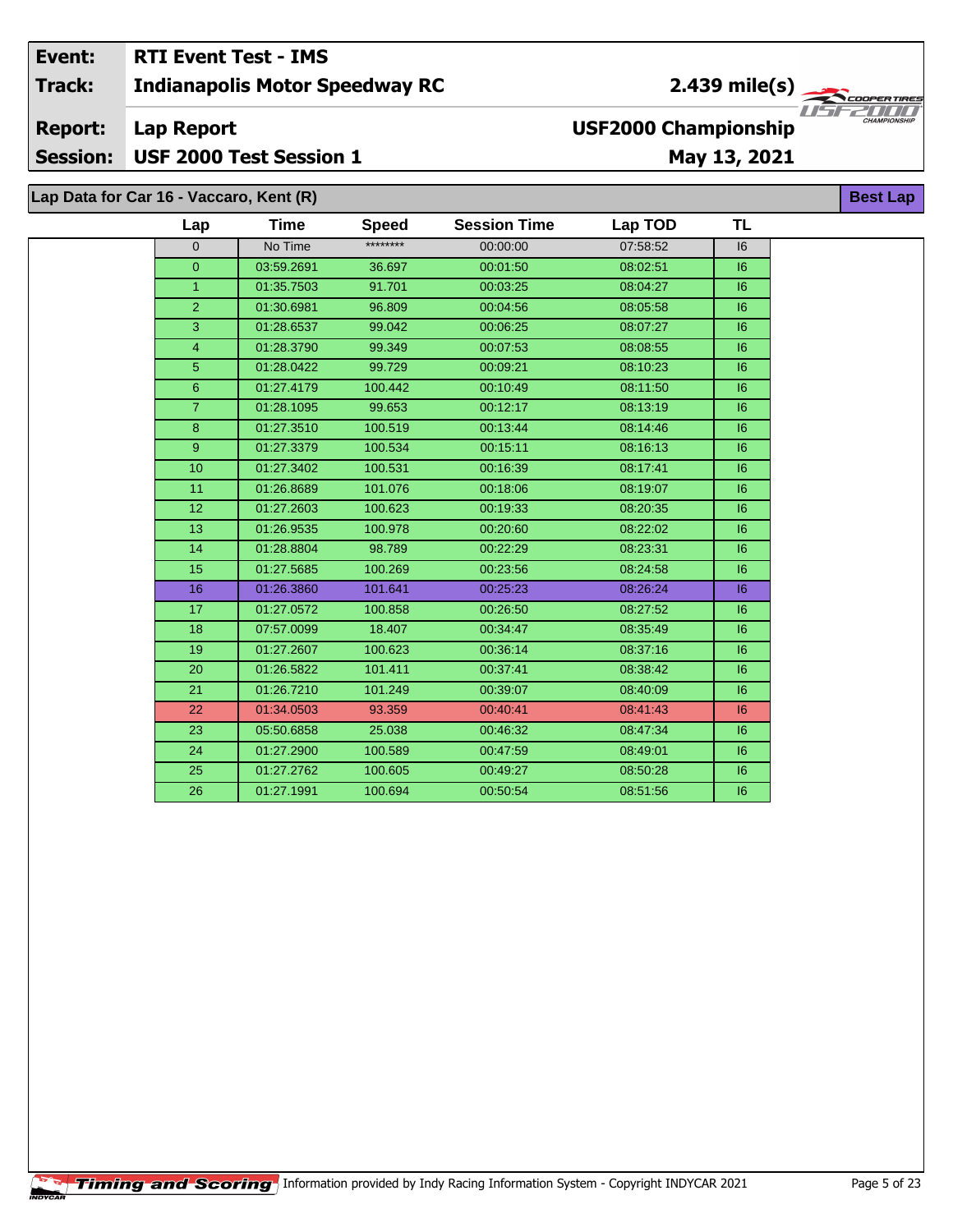#### Event: **RTI Event Test - IMS**  $2.439 \text{ mile(s)}$ **Indianapolis Motor Speedway RC Track: Report: Lap Report USF2000 Championship Session:** USF 2000 Test Session 1 May 13, 2021

Lap Data for Car 19 - Sikes, Simon

| Lap             | Time       | <b>Speed</b> | <b>Session Time</b> | Lap TOD  | <b>TL</b> |
|-----------------|------------|--------------|---------------------|----------|-----------|
| $\Omega$        | No Time    | ********     | 00:00:00            | 07:58:46 | 16        |
| $\overline{0}$  | 04:36.5438 | 31.750       | 00:02:21            | 08:03:23 | 6         |
| $\mathbf{1}$    | 01:34.2129 | 93.197       | 00:03:55            | 08:04:57 | 6         |
| $\overline{2}$  | 01:29.3862 | 98.230       | 00:05:25            | 08:06:27 | 6         |
| 3               | 01:28.9518 | 98.710       | 00:06:54            | 08:07:56 | 6         |
| $\overline{4}$  | 01:27.2504 | 100.634      | 00:08:21            | 08:09:23 | 16        |
| $\overline{5}$  | 01:26.6699 | 101.309      | 00:09:48            | 08:10:49 | 16        |
| $6\overline{6}$ | 01:26.0453 | 102.044      | 00:11:14            | 08:12:16 | 16        |
| $\overline{7}$  | 01:25.7528 | 102.392      | 00:12:39            | 08:13:41 | 16        |
| 8               | 01:25.5170 | 102.674      | 00:14:05            | 08:15:07 | 16        |
| 9 <sup>°</sup>  | 01:26.0082 | 102.088      | 00:15:31            | 08:16:33 | 6         |
| 10              | 01:27.4114 | 100.449      | 00:16:58            | 08:18:00 | 6         |
| 11              | 08:14.5344 | 17.755       | 00:25:13            | 08:26:15 | 6         |
| 12              | 01:26.2014 | 101.859      | 00:26:39            | 08:27:41 | 16        |
| 13              | 01:26.3371 | 101.699      | 00:28:05            | 08:29:07 | 6         |
| 14              | 01:25.5975 | 102.578      | 00:29:31            | 08:30:33 | 6         |
| 15              | 01:25.3362 | 102.892      | 00:30:56            | 08:31:58 | 6         |
| 16              | 01:25.1864 | 103.073      | 00:32:22            | 08:33:23 | 6         |
| 17              | 01:25.4255 | 102.784      | 00:33:47            | 08:34:49 | 6         |
| 18              | 01:25.7268 | 102.423      | 00:35:13            | 08:36:15 | 16        |
| 19              | 01:25.4310 | 102.778      | 00:36:38            | 08:37:40 | 16        |
| 20              | 01:39.3873 | 88.345       | 00:38:17            | 08:39:19 | 6         |
| 21              | 08:11.3497 | 17.870       | 00:46:29            | 08:47:31 | 16        |
| 22              | 01:26.2279 | 101.828      | 00:47:55            | 08:48:57 | 16        |
| 23              | 01:26.5368 | 101.464      | 00:49:22            | 08:50:23 | 6         |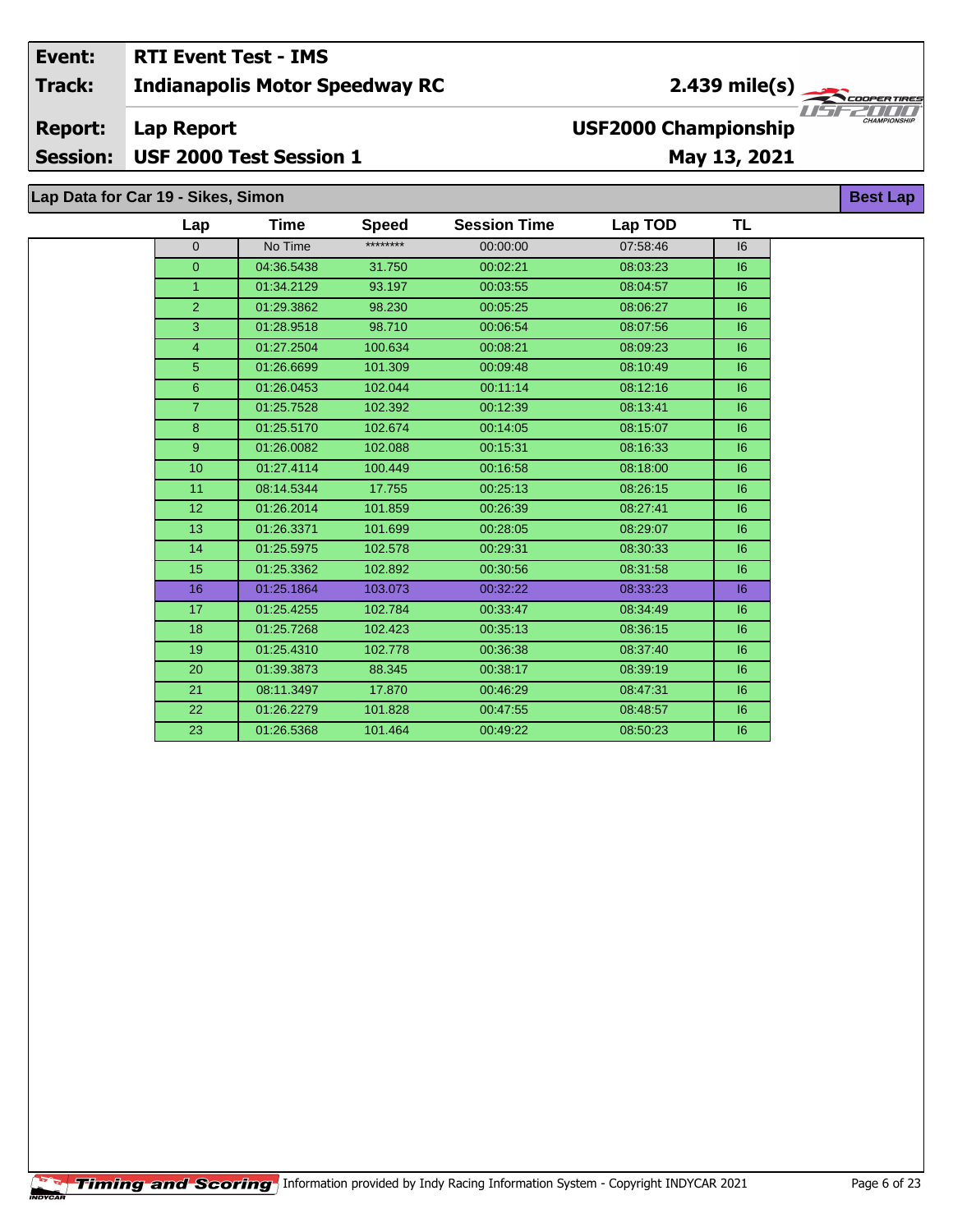#### Event: **RTI Event Test - IMS**  $2.439$  mile(s) Track: **Indianapolis Motor Speedway RC** ER TIR USFZULL **Report: Lap Report USF2000 Championship** USF 2000 Test Session 1 **Session:** May 13, 2021 Lap Data for Car 2 - Nepveu, Thomas (R) **Best Lap**

| Lap             | <b>Time</b> | <b>Speed</b> | <b>Session Time</b> | Lap TOD  | TL |
|-----------------|-------------|--------------|---------------------|----------|----|
| $\Omega$        | No Time     | ********     | 00:00:00            | 07:58:33 | 16 |
| $\overline{0}$  | 03:49.8169  | 38.206       | 00:01:21            | 08:02:23 | 6  |
| $\overline{1}$  | 01:30.4234  | 97.103       | 00:02:52            | 08:03:54 | 6  |
| $\overline{2}$  | 01:28.1385  | 99.620       | 00:04:20            | 08:05:22 | 6  |
| 3               | 01:29.4005  | 98.214       | 00:05:49            | 08:06:51 | 6  |
| $\overline{4}$  | 01:27.5142  | 100.331      | 00:07:17            | 08:08:19 | 6  |
| 5               | 01:28.3200  | 99.416       | 00:08:45            | 08:09:47 | 6  |
| 6               | 04:15.5071  | 34.365       | 00:13:01            | 08:14:02 | 6  |
| $\overline{7}$  | 01:30.7886  | 96.713       | 00:14:31            | 08:15:33 | 6  |
| 8               | 01:26.6989  | 101.275      | 00:15:58            | 08:16:60 | 6  |
| 9 <sup>°</sup>  | 01:26.4540  | 101.562      | 00:17:24            | 08:18:26 | 6  |
| 10 <sub>1</sub> | 01:26.8196  | 101.134      | 00:18:51            | 08:19:53 | 6  |
| 11              | 01:27.4998  | 100.348      | 00:20:19            | 08:21:21 | 6  |
| 12 <sub>2</sub> | 01:26.5914  | 101.400      | 00:21:45            | 08:22:47 | 6  |
| 13              | 05:00.6584  | 29.204       | 00:26:46            | 08:27:48 | 6  |
| 14              | 01:26.3711  | 101.659      | 00:28:12            | 08:29:14 | 6  |
| 15              | 01:26.2624  | 101.787      | 00:29:39            | 08:30:41 | 6  |
| 16              | 01:26.1202  | 101.955      | 00:31:05            | 08:32:07 | 6  |
| 17              | 01:26.1297  | 101.944      | 00:32:31            | 08:33:33 | 16 |
| 18              | 06:34.9099  | 22.234       | 00:39:06            | 08:40:08 | 16 |
| 19              | 01:34.2364  | 93.174       | 00:40:40            | 08:41:42 | 6  |
| 20              | 05:46.0182  | 25.376       | 00:46:26            | 08:47:28 | 6  |
| 21              | 01:26.8127  | 101.142      | 00:47:53            | 08:48:55 | 16 |
| 22              | 01:26.2750  | 101.772      | 00:49:19            | 08:50:21 | 16 |
| 23              | 01:26.1443  | 101.927      | 00:50:45            | 08:51:47 | 16 |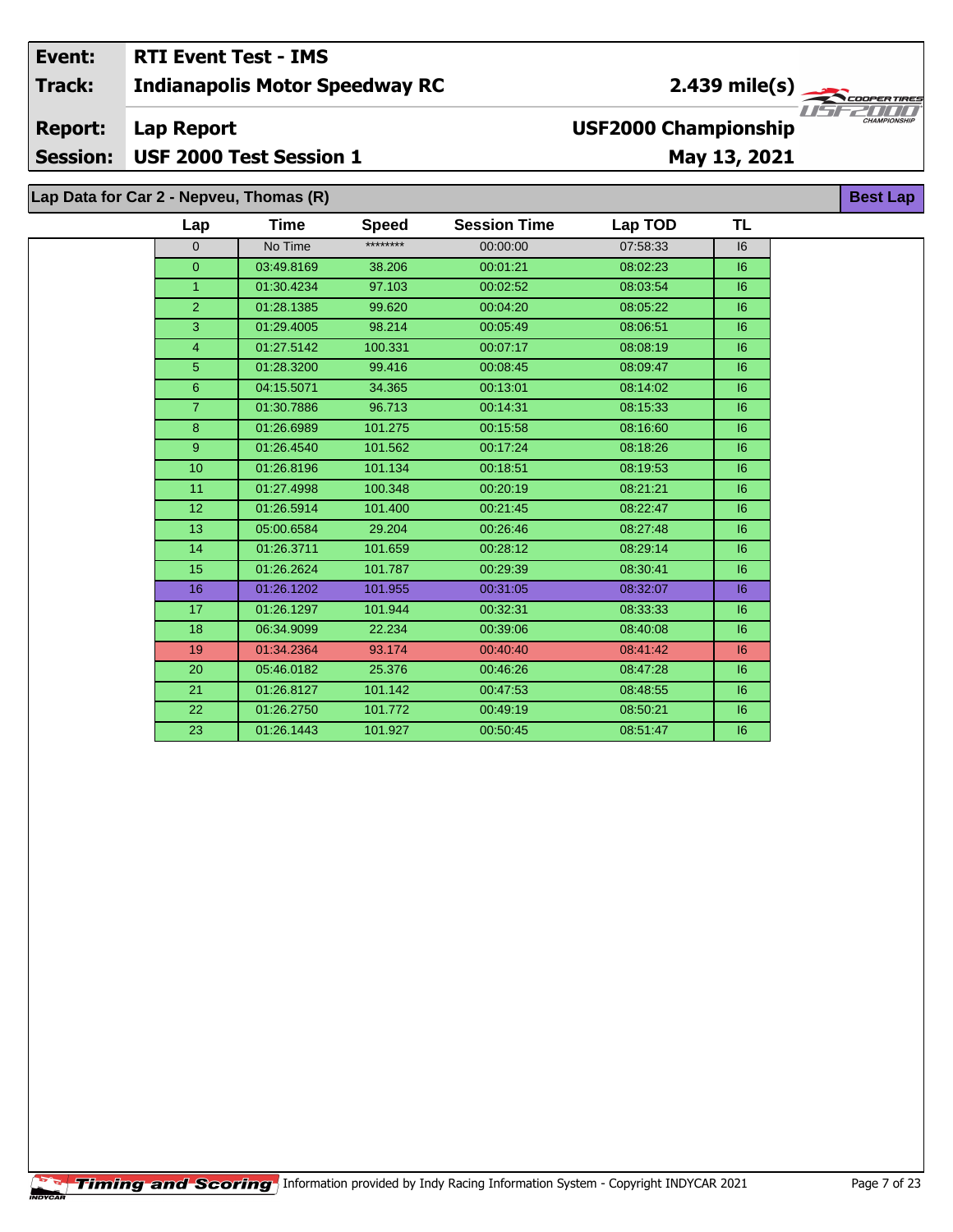#### Event: **RTI Event Test - IMS** 2.439 mile(s) **Indianapolis Motor Speedway RC Track: Report: Lap Report USF2000 Championship** USF 2000 Test Session 1 **Session:** May 13, 2021

Lap Data for Car 22 - Sundaramoorthy, Yuven

| Lap            | <b>Time</b> | <b>Speed</b> | <b>Session Time</b> | Lap TOD  | <b>TL</b> |
|----------------|-------------|--------------|---------------------|----------|-----------|
| $\Omega$       | No Time     | ********     | 00:00:00            | 07:58:45 | 6         |
| $\overline{0}$ | 03:55.8635  | 37.227       | 00:01:39            | 08:02:41 | 6         |
| 1              | 01:52.7887  | 77.848       | 00:03:32            | 08:04:34 | 6         |
| $\overline{2}$ | 01:48.1210  | 81.209       | 00:05:20            | 08:06:22 | 6         |
| 3              | 01:41.4613  | 86.539       | 00:07:02            | 08:08:04 | 6         |
| $\overline{4}$ | 01:30.9723  | 96.517       | 00:08:33            | 08:09:35 | 6         |
| 5              | 01:27.7419  | 100.071      | 00:10:00            | 08:11:02 | 6         |
| $\overline{6}$ | 01:25.7675  | 102.374      | 00:11:26            | 08:12:28 | 6         |
| $\overline{7}$ | 01:27.6251  | 100.204      | 00:12:54            | 08:13:56 | 6         |
| $\bf 8$        | 01:25.4218  | 102.789      | 00:14:19            | 08:15:21 | 6         |
| 9 <sup>°</sup> | 01:27.8191  | 99.983       | 00:15:47            | 08:16:49 | 6         |
| 10             | 01:26.0151  | 102.080      | 00:17:13            | 08:18:15 | 6         |
| 11             | 01:25.8013  | 102.334      | 00:18:39            | 08:19:41 | 6         |
| 12             | 03:40.7091  | 39.783       | 00:22:20            | 08:23:21 | 6         |
| 13             | 01:25.2079  | 103.047      | 00:23:45            | 08:24:47 | 6         |
| 14             | 01:24.9974  | 103.302      | 00:25:10            | 08:26:12 | 6         |
| 15             | 01:25.0999  | 103.178      | 00:26:35            | 08:27:37 | 6         |
| 16             | 01:25.0841  | 103.197      | 00:27:60            | 08:29:02 | 6         |
| 17             | 01:25.2788  | 102.961      | 00:29:25            | 08:30:27 | 6         |
| 18             | 06:23.5292  | 22.894       | 00:35:49            | 08:36:51 | 6         |
| 19             | 01:25.3261  | 102.904      | 00:37:14            | 08:38:16 | 6         |
| 20             | 01:25.2698  | 102.972      | 00:38:39            | 08:39:41 | 16        |
| 21             | 01:34.5383  | 92.877       | 00:40:14            | 08:41:16 | 6         |
| 22             | 06:08.3832  | 23.835       | 00:46:22            | 08:47:24 | 6         |
| 23             | 01:26.5403  | 101.460      | 00:47:49            | 08:48:51 | 16        |
| 24             | 01:25.4980  | 102.697      | 00:49:14            | 08:50:16 | 6         |
| 25             | 01:25.2904  | 102.947      | 00:50:40            | 08:51:41 | 16        |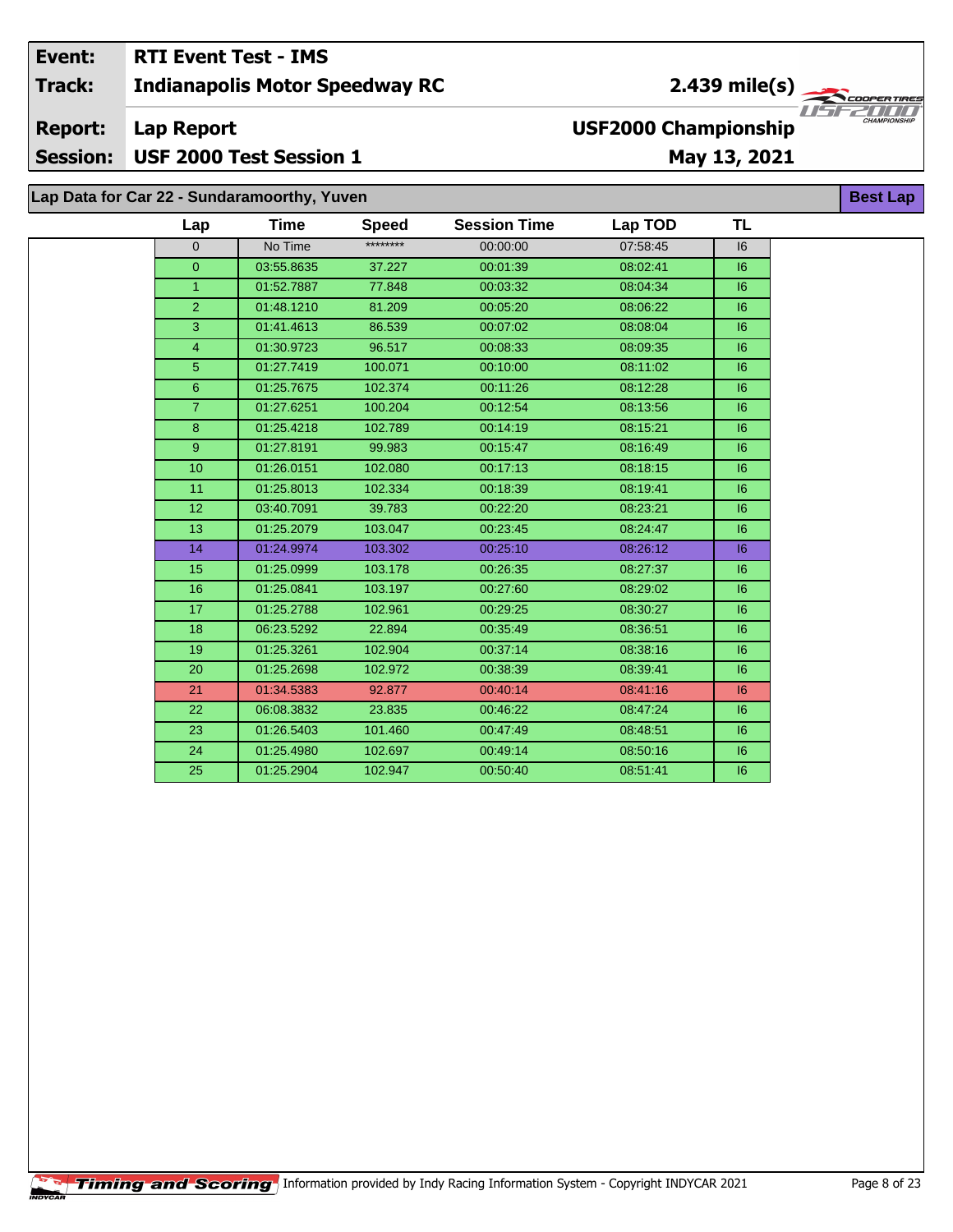### **Indianapolis Motor Speedway RC Lap Report May 13, 2021 Event: RTI Event Test - IMS Track: Report: Session: USF 2000 Test Session 1 USF2000 Championship** 2.439 mile(s) **Best Lap Lap Data for Car 23 - Denmark, Jace (R)**

| Lap             | Time       | <b>Speed</b> | <b>Session Time</b> | Lap TOD  | TL |
|-----------------|------------|--------------|---------------------|----------|----|
| $\mathbf{0}$    | No Time    | ********     | 00:00:00            | 07:58:40 | 16 |
| $\overline{0}$  | 04:10.7608 | 35.015       | 00:01:49            | 08:02:50 | 6  |
| 1               | 01:35.7206 | 91.729       | 00:03:24            | 08:04:26 | 6  |
| $\overline{2}$  | 06:00.9639 | 24.325       | 00:09:25            | 08:10:27 | 16 |
| 3               | 01:27.3790 | 100.486      | 00:10:53            | 08:11:55 | 6  |
| $\overline{4}$  | 04:20.1506 | 33.751       | 00:15:13            | 08:16:15 | 6  |
| 5               | 02:53.3171 | 50.661       | 00:18:06            | 08:19:08 | 6  |
| 6               | 01:25.8616 | 102.262      | 00:19:32            | 08:20:34 | 16 |
| $\overline{7}$  | 01:26.6848 | 101.291      | 00:20:59            | 08:22:01 | 16 |
| 8               | 01:36.8868 | 90.625       | 00:22:36            | 08:23:37 | 6  |
| $9^{\circ}$     | 01:25.9495 | 102.158      | 00:24:02            | 08:25:03 | 6  |
| 10 <sup>°</sup> | 01:25.9796 | 102.122      | 00:25:28            | 08:26:29 | 6  |
| 11              | 01:26.1501 | 101.920      | 00:26:54            | 08:27:56 | 16 |
| 12 <sup>2</sup> | 21:08.4791 | 6.922        | 00:48:02            | 08:49:04 | 16 |
| 13 <sup>°</sup> | 01:27.0152 | 100.907      | 00:49:29            | 08:50:31 | 6  |
| 14              | 01:27.4732 | 100.378      | 00:50:57            | 08:51:58 | 16 |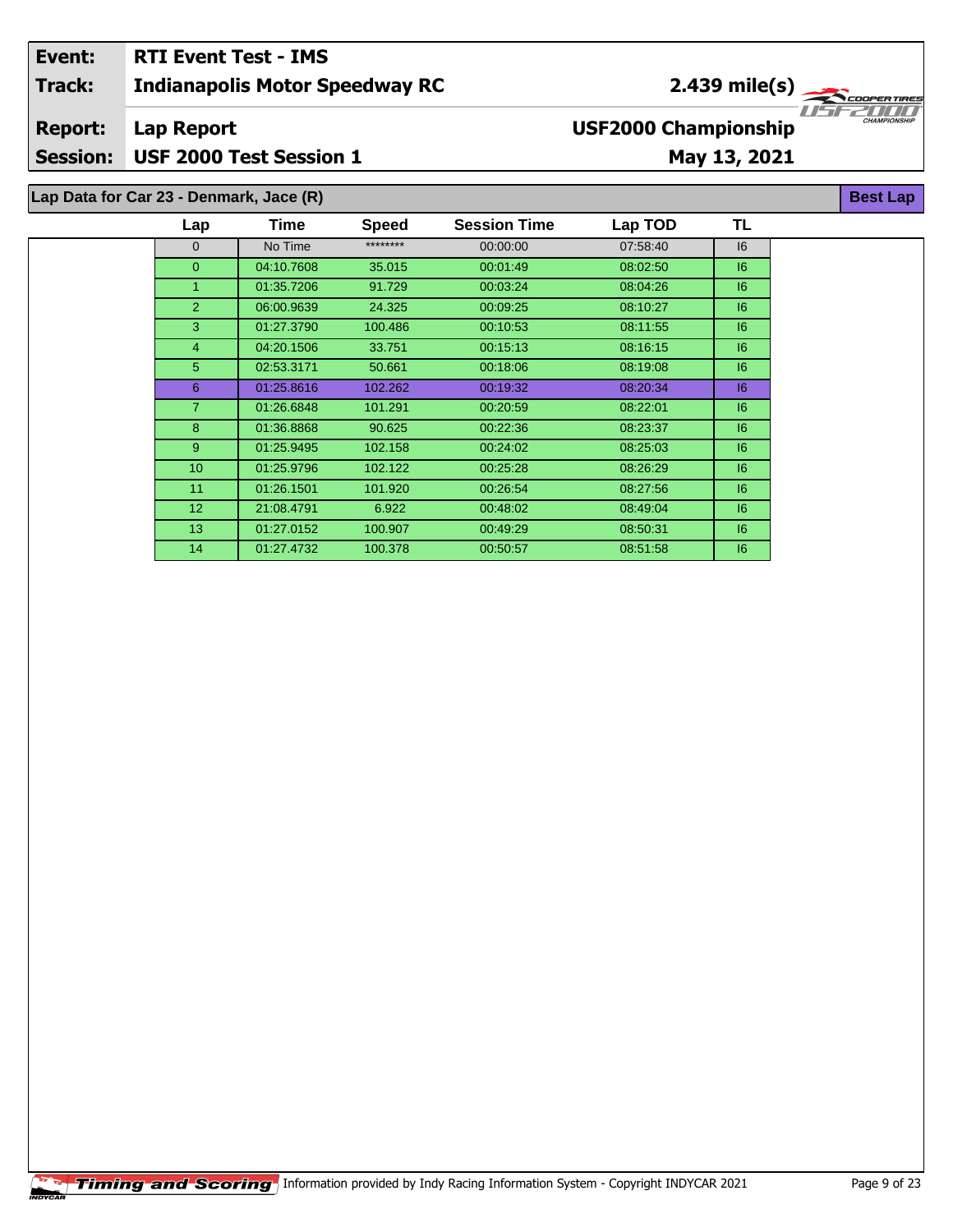### **RTI Event Test - IMS** Event: 2.439 mile(s)  $\frac{1}{\sqrt{2\pi}}$ **Track: Indianapolis Motor Speedway RC Lap Report USF2000 Championship Report:**

May 13, 2021

| Lap Data for Car 24 - Pierson, Josh |                 |             |              |                     |          |           | <b>Best Lap</b> |
|-------------------------------------|-----------------|-------------|--------------|---------------------|----------|-----------|-----------------|
|                                     | Lap             | <b>Time</b> | <b>Speed</b> | <b>Session Time</b> | Lap TOD  | <b>TL</b> |                 |
|                                     | 0               | No Time     | ********     | 00:00:00            | 07:58:38 | 16        |                 |
|                                     | $\overline{0}$  | 03:42.1831  | 39.519       | 00:01:18            | 08:02:20 | 6         |                 |
|                                     | 1               | 01:29.5609  | 98.038       | 00:02:48            | 08:03:50 | 16        |                 |
|                                     | $\overline{2}$  | 01:27.9014  | 99.889       | 00:04:16            | 08:05:18 | 6         |                 |
|                                     | 3               | 01:27.1682  | 100.729      | 00:05:43            | 08:06:45 | 6         |                 |
|                                     | 4               | 01:26.4818  | 101.529      | 00:07:10            | 08:08:11 | 16        |                 |
|                                     | 5               | 01:26.1055  | 101.973      | 00:08:36            | 08:09:38 | 6         |                 |
|                                     | $6\phantom{a}$  | 01:26.1079  | 101.970      | 00:10:02            | 08:11:04 | 16        |                 |
|                                     | $\overline{7}$  | 01:25.5842  | 102.594      | 00:11:27            | 08:12:29 | 16        |                 |
|                                     | 8               | 01:25.6263  | 102.543      | 00:12:53            | 08:13:55 | 6         |                 |
|                                     | 9               | 01:25.9428  | 102.166      | 00:14:19            | 08:15:21 | 6         |                 |
|                                     | 10 <sup>1</sup> | 01:28.3852  | 99.342       | 00:15:47            | 08:16:49 | 6         |                 |
|                                     | 11              | 01:27.0061  | 100.917      | 00:17:14            | 08:18:16 | 16        |                 |
|                                     | 12              | 01:25.7700  | 102.371      | 00:18:40            | 08:19:42 | 16        |                 |
|                                     | 13              | 01:25.3646  | 102.858      | 00:20:05            | 08:21:07 | 6         |                 |
|                                     | 14              | 03:34.9670  | 40.845       | 00:23:40            | 08:24:42 | 6         |                 |
|                                     | 15              | 01:25.5161  | 102.675      | 00:25:06            | 08:26:08 | 6         |                 |
|                                     | 16              | 01:25.4117  | 102.801      | 00:26:31            | 08:27:33 | 16        |                 |
|                                     | 17              | 01:25.4343  | 102.774      | 00:27:57            | 08:28:59 | 6         |                 |
|                                     | 18              | 04:50.1497  | 30.262       | 00:32:47            | 08:33:49 | 16        |                 |
|                                     | 19              | 01:25.6247  | 102.545      | 00:34:13            | 08:35:14 | 6         |                 |
|                                     | 20              | 01:25.4818  | 102.717      | 00:35:38            | 08:36:40 | 16        |                 |
|                                     | 21              | 01:25.2898  | 102.948      | 00:37:03            | 08:38:05 | 6         |                 |
|                                     | 22              | 01:25.5104  | 102.682      | 00:38:29            | 08:39:31 | 6         |                 |
|                                     | 23              | 01:26.4597  | 101.555      | 00:39:55            | 08:40:57 | 16        |                 |
|                                     | 24              | 06:26.0376  | 22.745       | 00:46:21            | 08:47:23 | 6         |                 |
|                                     | 25              | 01:25.8087  | 102.325      | 00:47:47            | 08:48:49 | 16        |                 |
|                                     | 26              | 01:25.7107  | 102.442      | 00:49:13            | 08:50:15 | 16        |                 |
|                                     | 27              | 01:25.6129  | 102.559      | 00:50:38            | 08:51:40 | 6         |                 |



USF 2000 Test Session 1 **Session:**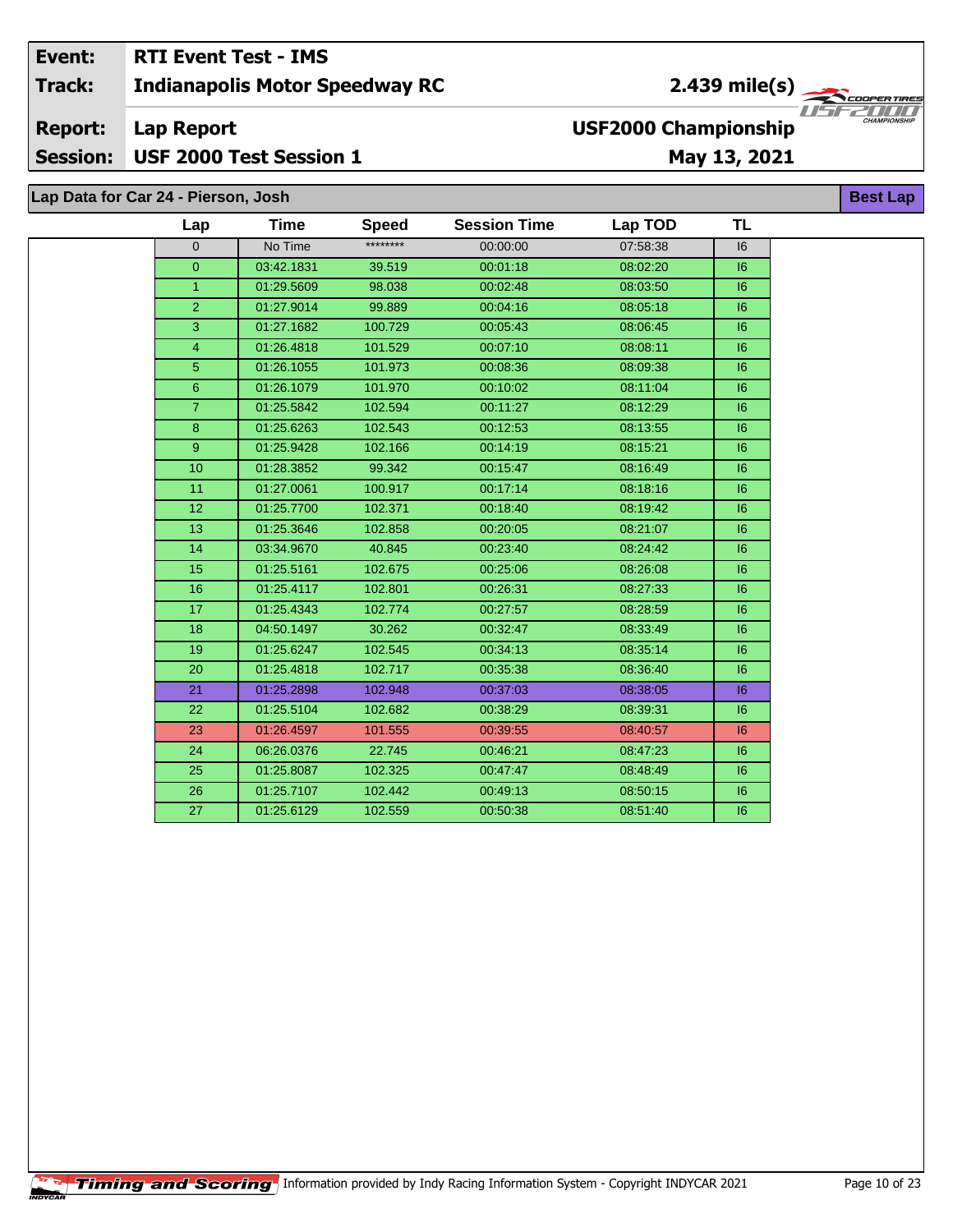### Event: **RTI Event Test - IMS**  $2.439$  mile(s) **Indianapolis Motor Speedway RC Track: USF2000 Championship Report: Lap Report** Session: USF 2000 Test Session 1 May 13, 2021

Lap Data for Car 29 - Evans, Erik (R)

| Lap            | Time       | <b>Speed</b> | <b>Session Time</b> | Lap TOD  | TL |
|----------------|------------|--------------|---------------------|----------|----|
| $\mathbf{0}$   | No Time    | ********     | 00:00:00            | 07:58:49 | 16 |
| $\overline{0}$ | 04:06.1086 | 35.677       | 00:01:53            | 08:02:55 | 6  |
| $\mathbf{1}$   | 01:32.9940 | 94.419       | 00:03:26            | 08:04:28 | 6  |
| $\overline{2}$ | 01:35.3556 | 92.081       | 00:05:02            | 08:06:03 | 6  |
| $\overline{3}$ | 01:29.1793 | 98.458       | 00:06:31            | 08:07:33 | 6  |
| $\overline{4}$ | 01:28.2835 | 99.457       | 00:07:59            | 08:09:01 | 16 |
| 5 <sup>5</sup> | 01:27.8485 | 99.949       | 00:09:27            | 08:10:29 | 16 |
| 6              | 01:27.3372 | 100.534      | 00:10:54            | 08:11:56 | 6  |
| $\overline{7}$ | 01:32.9617 | 94.452       | 00:12:27            | 08:13:29 | 6  |
| 8              | 01:34.7755 | 92.644       | 00:14:02            | 08:15:04 | 6  |
| 9              | 01:27.9585 | 99.824       | 00:15:30            | 08:16:32 | 16 |
| 10             | 01:27.1092 | 100.798      | 00:16:57            | 08:17:59 | 6  |
| 11             | 01:26.9594 | 100.971      | 00:18:24            | 08:19:26 | 6  |
| 12             | 07:48.2745 | 18.751       | 00:26:12            | 08:27:14 | 6  |
| 13             | 01:27.6729 | 100.150      | 00:27:40            | 08:28:42 | 6  |
| 14             | 01:26.5626 | 101.434      | 00:29:06            | 08:30:08 | 6  |
| 15             | 01:26.3201 | 101.719      | 00:30:33            | 08:31:35 | 6  |
| 16             | 01:25.8453 | 102.282      | 00:31:59            | 08:33:01 | 6  |
| 17             | 01:27.7493 | 100.062      | 00:33:26            | 08:34:28 | 6  |
| 18             | 01:38.0813 | 89.522       | 00:35:04            | 08:36:06 | 16 |
| 19             | 01:26.2532 | 101.798      | 00:36:31            | 08:37:33 | 6  |
| 20             | 01:26.8144 | 101.140      | 00:37:58            | 08:38:59 | 6  |
| 21             | 10:00.3839 | 14.625       | 00:47:58            | 08:48:60 | 6  |
| 22             | 01:27.5644 | 100.274      | 00:49:25            | 08:50:27 | 6  |
| 23             | 01:26.5860 | 101.407      | 00:50:52            | 08:51:54 | 6  |

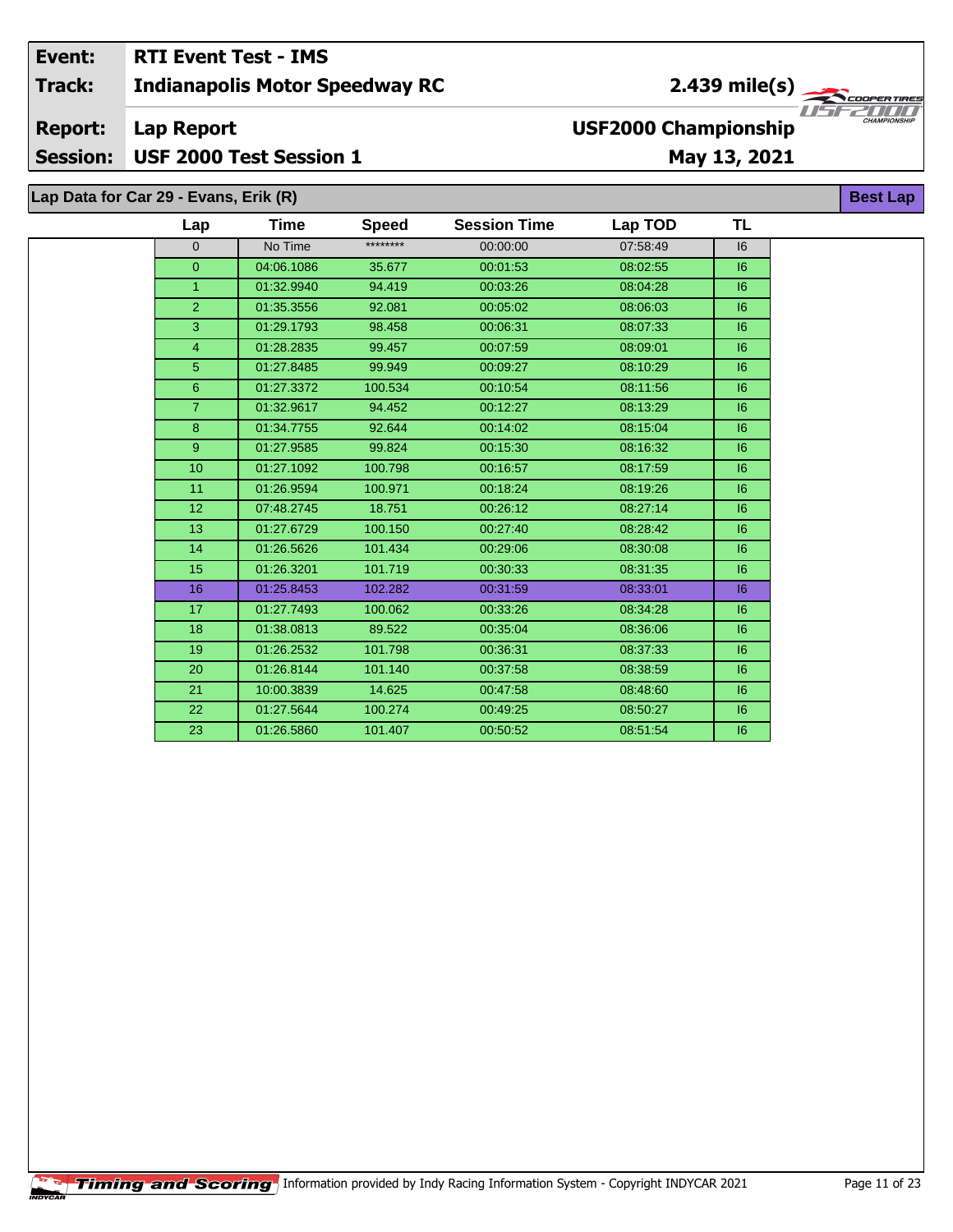#### **RTI Event Test - IMS** Event: 2.439 mile(s) **Indianapolis Motor Speedway RC Track:** U S F **Lap Report Report: USF2000 Championship** USF 2000 Test Session 1 **Session:** May 13, 2021

| Lap Data for Car 3 - Stamer, Evan (R) |                 |             |              |                     |          |           | <b>Best</b> |
|---------------------------------------|-----------------|-------------|--------------|---------------------|----------|-----------|-------------|
|                                       | Lap             | <b>Time</b> | <b>Speed</b> | <b>Session Time</b> | Lap TOD  | <b>TL</b> |             |
|                                       | $\mathbf{0}$    | No Time     | ********     | 00:00:00            | 07:58:32 | 16        |             |
|                                       | $\overline{0}$  | 04:49.2543  | 30.355       | 00:02:19            | 08:03:21 | 16        |             |
|                                       | $\mathbf{1}$    | 01:38.6327  | 89.021       | 00:03:58            | 08:04:59 | 6         |             |
|                                       | $\overline{2}$  | 01:30.8429  | 96.655       | 00:05:28            | 08:06:30 | 16        |             |
|                                       | $\mathbf{3}$    | 01:28.8374  | 98.837       | 00:06:57            | 08:07:59 | 6         |             |
|                                       | 4               | 01:28.2623  | 99.481       | 00:08:25            | 08:09:27 | 16        |             |
|                                       | 5               | 01:27.4283  | 100.430      | 00:09:53            | 08:10:55 | 6         |             |
|                                       | 6               | 01:27.1469  | 100.754      | 00:11:20            | 08:12:22 | 16        |             |
|                                       | $\overline{7}$  | 01:27.0681  | 100.845      | 00:12:47            | 08:13:49 | 16        |             |
|                                       | 8               | 04:12.0866  | 34.831       | 00:16:59            | 08:18:01 | 6         |             |
|                                       | 9 <sup>°</sup>  | 01:27.3519  | 100.518      | 00:18:27            | 08:19:28 | 16        |             |
|                                       | 10              | 01:26.3965  | 101.629      | 00:19:53            | 08:20:55 | 16        |             |
|                                       | 11              | 01:26.4263  | 101.594      | 00:21:19            | 08:22:21 | 16        |             |
|                                       | 12 <sub>2</sub> | 01:26.4494  | 101.567      | 00:22:46            | 08:23:48 | 16        |             |
|                                       | 13 <sup>°</sup> | 05:45.6506  | 25.403       | 00:28:31            | 08:29:33 | 6         |             |
|                                       | 14              | 01:26.6222  | 101.364      | 00:29:58            | 08:30:60 | 6         |             |
|                                       | 15              | 01:26.1866  | 101.877      | 00:31:24            | 08:32:26 | 16        |             |
|                                       | 16              | 01:26.0497  | 102.039      | 00:32:50            | 08:33:52 | 6         |             |
|                                       | 17              | 01:26.0904  | 101.990      | 00:34:16            | 08:35:18 | 16        |             |
|                                       | 18              | 12:23.6552  | 11.807       | 00:46:40            | 08:47:42 | 16        |             |
|                                       | 19              | 01:27.2415  | 100.645      | 00:48:07            | 08:49:09 | 16        |             |
|                                       | 20              | 01:26.3986  | 101.627      | 00:49:34            | 08:50:36 | 16        |             |
|                                       | 21              | 01:26.4544  | 101.561      | 00:51:00            | 08:52:02 | 6         |             |

'ER TIR

7000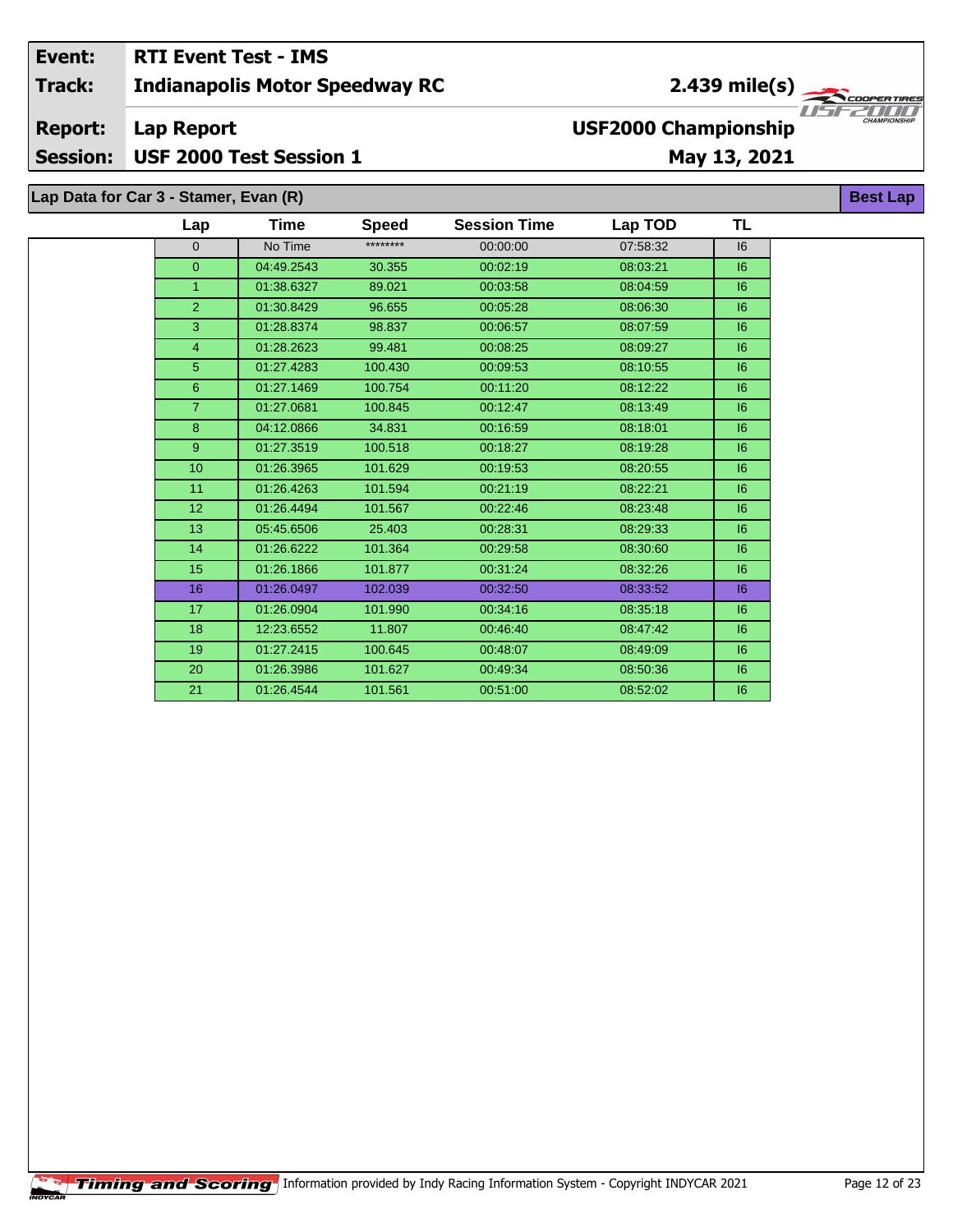#### Event: **RTI Event Test - IMS** 2.439 mile(s) Track: **Indianapolis Motor Speedway RC Report: Lap Report USF2000 Championship**

**Session:** USF 2000 Test Session 1

# May 13, 2021

Lap Data for Car 33 - Green, Josh

| Lap             | Time       | <b>Speed</b> | <b>Session Time</b> | Lap TOD  | <b>TL</b> |  |
|-----------------|------------|--------------|---------------------|----------|-----------|--|
| 0               | No Time    | ********     | 00:00:00            | 07:58:29 | 16        |  |
| $\overline{0}$  | 03:55.8346 | 37.231       | 00:01:23            | 08:02:25 | 6         |  |
| $\overline{1}$  | 01:29.3240 | 98.298       | 00:02:53            | 08:03:55 | 6         |  |
| $\overline{2}$  | 01:27.5661 | 100.272      | 00:04:20            | 08:05:22 | 6         |  |
| 3               | 01:27.6773 | 100.145      | 00:05:48            | 08:06:50 | 6         |  |
| $\overline{4}$  | 01:26.3858 | 101.642      | 00:07:14            | 08:08:16 | 6         |  |
| $\overline{5}$  | 01:26.1131 | 101.964      | 00:08:40            | 08:09:42 | 16        |  |
| $6\phantom{1}$  | 01:26.0177 | 102.077      | 00:10:06            | 08:11:08 | 6         |  |
| $\overline{7}$  | 01:26.4169 | 101.605      | 00:11:33            | 08:12:35 | 6         |  |
| 8               | 05:02.7180 | 29.005       | 00:16:36            | 08:17:37 | 6         |  |
| 9               | 01:25.7627 | 102.380      | 00:18:01            | 08:19:03 | 6         |  |
| 10 <sup>1</sup> | 01:25.8680 | 102.255      | 00:19:27            | 08:20:29 | 6         |  |
| 11              | 01:25.5612 | 102.621      | 00:20:53            | 08:21:55 | 6         |  |
| 12 <sup>2</sup> | 01:25.4865 | 102.711      | 00:22:18            | 08:23:20 | 6         |  |
| 13              | 01:25.4711 | 102.729      | 00:23:44            | 08:24:46 | 6         |  |
| 14              | 09:53.3288 | 14.799       | 00:33:37            | 08:34:39 | 6         |  |
| 15              | 01:26.5516 | 101.447      | 00:35:04            | 08:36:06 | 16        |  |
| 16              | 01:25.8145 | 102.318      | 00:36:29            | 08:37:31 | 6         |  |
| 17              | 01:25.5085 | 102.685      | 00:37:55            | 08:38:57 | 6         |  |
| 18              | 01:25.6143 | 102.558      | 00:39:21            | 08:40:22 | 6         |  |
| 19              | 01:30.3454 | 97.187       | 00:40:51            | 08:41:53 | 6         |  |
| 20              | 05:37.1474 | 26.043       | 00:46:28            | 08:47:30 | 6         |  |
| 21              | 01:25.7524 | 102.392      | 00:47:54            | 08:48:56 | 16        |  |
| 22              | 01:27.2503 | 100.635      | 00:49:21            | 08:50:23 | 6         |  |

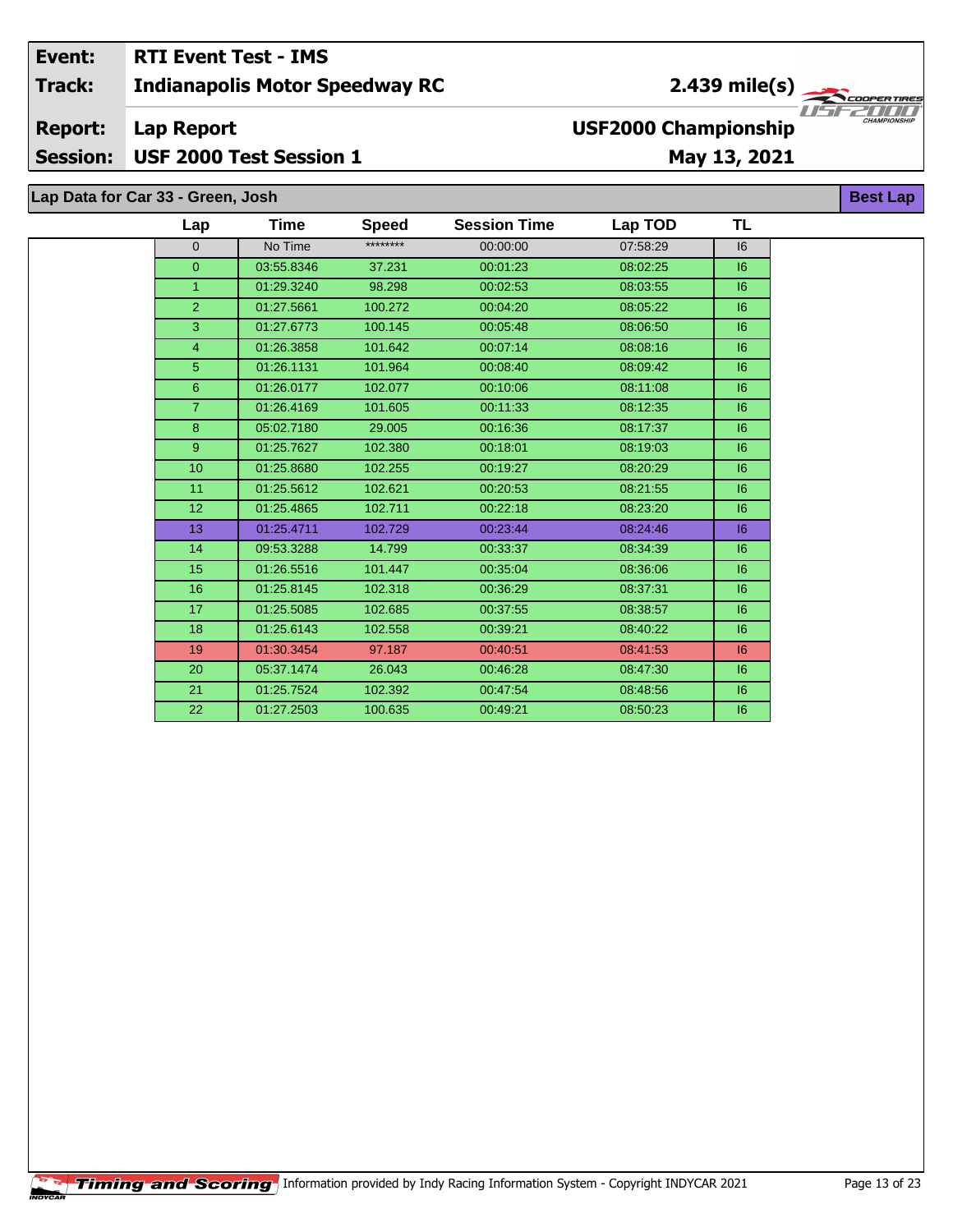#### Event: **RTI Event Test - IMS**  $2.439$  mile(s) **Indianapolis Motor Speedway RC Track: Report: Lap Report USF2000 Championship Session:** USF 2000 Test Session 1 May 13, 2021

# Lap Data for Car 34 - Christie, Dylan (R)

| Lap            | Time       | <b>Speed</b> | <b>Session Time</b> | Lap TOD  | TL |
|----------------|------------|--------------|---------------------|----------|----|
| $\mathbf{0}$   | No Time    | ********     | 00:00:00            | 07:58:31 | 16 |
| $\overline{0}$ | 03:57.3007 | 37.001       | 00:01:26            | 08:02:28 | 6  |
| $\mathbf{1}$   | 01:31.7641 | 95.684       | 00:02:58            | 08:03:60 | 6  |
| $\overline{2}$ | 01:29.2455 | 98.385       | 00:04:27            | 08:05:29 | 6  |
| 3              | 01:28.4682 | 99.249       | 00:05:56            | 08:06:58 | 16 |
| $\overline{4}$ | 01:26.8802 | 101.063      | 00:07:23            | 08:08:25 | 6  |
| 5 <sup>5</sup> | 01:27.2037 | 100.688      | 00:08:50            | 08:09:52 | 6  |
| 6              | 01:26.6372 | 101.347      | 00:10:16            | 08:11:18 | 16 |
| $\overline{7}$ | 01:26.5182 | 101.486      | 00:11:43            | 08:12:45 | 16 |
| 8              | 03:55.2631 | 37.322       | 00:15:38            | 08:16:40 | 16 |
| 9              | 01:26.6766 | 101.301      | 00:17:05            | 08:18:07 | 16 |
| 10             | 01:26.2352 | 101.819      | 00:18:31            | 08:19:33 | 6  |
| 11             | 01:26.2388 | 101.815      | 00:19:57            | 08:20:59 | 6  |
| 12             | 01:25.9428 | 102.166      | 00:21:23            | 08:22:25 | 16 |
| 13             | 01:25.8256 | 102.305      | 00:22:49            | 08:23:51 | 6  |
| 14             | 01:26.1170 | 101.959      | 00:24:15            | 08:25:17 | 6  |
| 15             | 01:26.2205 | 101.837      | 00:25:42            | 08:26:43 | 16 |
| 16             | 08:53.5433 | 16.457       | 00:34:35            | 08:35:37 | 16 |
| 17             | 01:26.2685 | 101.780      | 00:36:01            | 08:37:03 | 16 |
| 18             | 01:26.2485 | 101.804      | 00:37:28            | 08:38:29 | 6  |
| 19             | 01:26.0930 | 101.987      | 00:38:54            | 08:39:56 | 6  |
| 20             | 01:26.3983 | 101.627      | 00:40:20            | 08:41:22 | 6  |
| 21             | 06:09.4264 | 23.768       | 00:46:30            | 08:47:31 | 6  |
| 22             | 01:26.6052 | 101.384      | 00:47:56            | 08:48:58 | 6  |
| 23             | 01:25.8304 | 102.299      | 00:49:22            | 08:50:24 | 16 |
| 24             | 01:26.9776 | 100.950      | 00:50:49            | 08:51:51 | 16 |

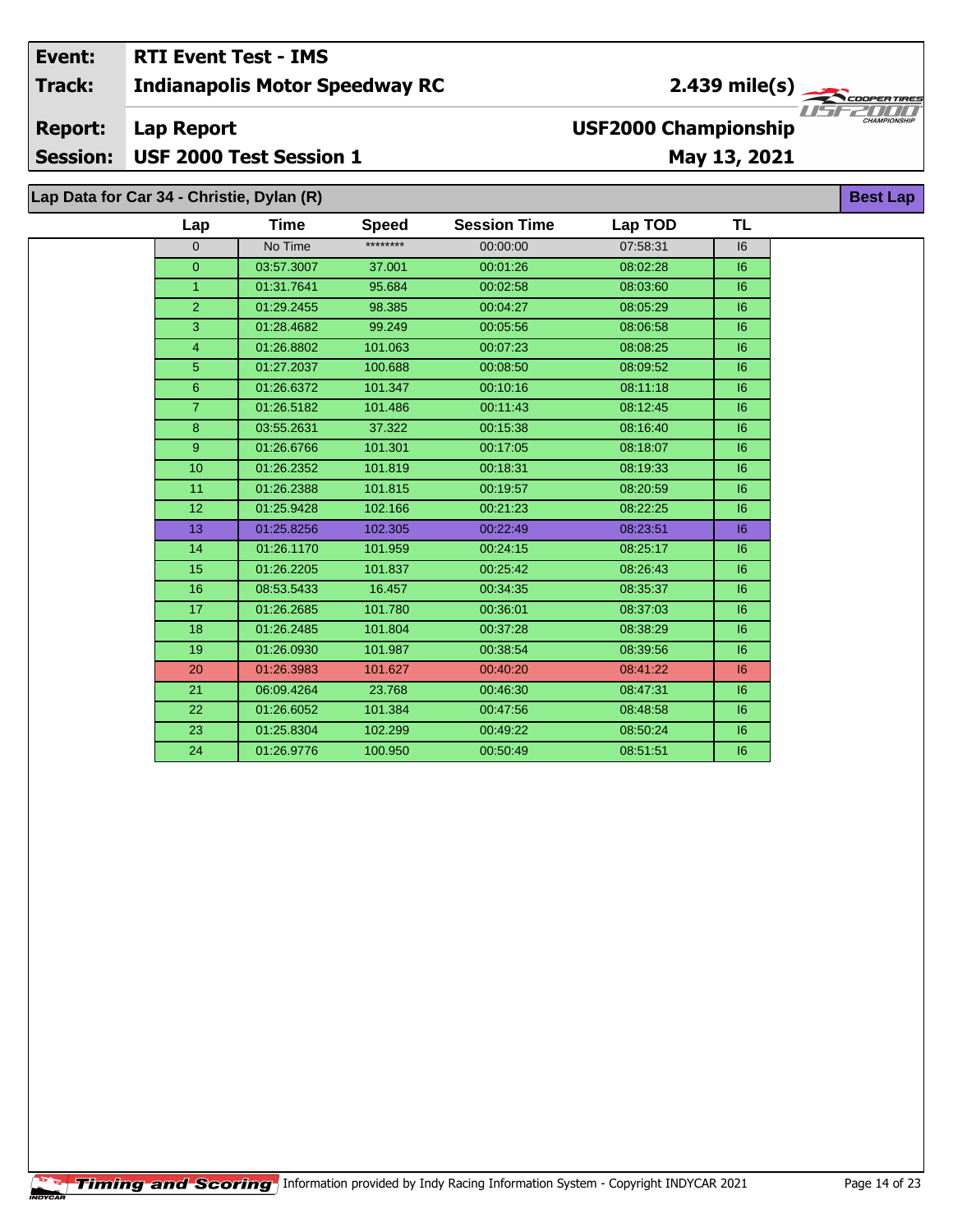#### Event: **RTI Event Test - IMS** 2.439 mile(s) Track: **Indianapolis Motor Speedway RC** ER TIR U S F 7000 **USF2000 Championship Report: Lap Report** USF 2000 Test Session 1 **Session:** May 13, 2021 Lap Data for Car 4 - d'Orlando, Michael **Best Lap**

| Lap             | <b>Time</b> | <b>Speed</b> | <b>Session Time</b> | Lap TOD  | TL |
|-----------------|-------------|--------------|---------------------|----------|----|
| $\overline{0}$  | No Time     | ********     | 00:00:00            | 07:58:32 | 16 |
| $\overline{0}$  | 03:45.4524  | 38.946       | 00:01:16            | 08:02:18 | 6  |
| $\mathbf{1}$    | 01:29.3795  | 98.237       | 00:02:45            | 08:03:47 | 6  |
| $\overline{2}$  | 01:27.7137  | 100.103      | 00:04:13            | 08:05:15 | 6  |
| 3               | 01:26.7490  | 101.216      | 00:05:40            | 08:06:42 | 6  |
| $\overline{4}$  | 01:26.3179  | 101.722      | 00:07:06            | 08:08:08 | 6  |
| 5 <sup>5</sup>  | 01:26.0797  | 102.003      | 00:08:32            | 08:09:34 | 6  |
| 6               | 01:26.0106  | 102.085      | 00:09:58            | 08:11:00 | 16 |
| 7 <sup>1</sup>  | 01:25.8325  | 102.297      | 00:11:24            | 08:12:26 | 6  |
| 8               | 05:44.0688  | 25.519       | 00:17:08            | 08:18:10 | 6  |
| 9 <sup>°</sup>  | 01:33.8781  | 93.530       | 00:18:42            | 08:19:44 | 6  |
| 10 <sup>1</sup> | 01:25.6018  | 102.573      | 00:20:08            | 08:21:09 | 16 |
| 11              | 01:25.3666  | 102.855      | 00:21:33            | 08:22:35 | 16 |
| 12              | 01:25.4037  | 102.811      | 00:22:58            | 08:24:00 | 6  |
| 13              | 04:54.7401  | 29.790       | 00:27:53            | 08:28:55 | 6  |
| 14              | 01:25.4123  | 102.800      | 00:29:19            | 08:30:20 | 6  |
| 15              | 01:25.2402  | 103.008      | 00:30:44            | 08:31:46 | 16 |
| 16              | 01:25.2895  | 102.948      | 00:32:09            | 08:33:11 | 16 |
| 17              | 01:25.2508  | 102.995      | 00:33:34            | 08:34:36 | 6  |
| 18              | 05:52.3968  | 24.916       | 00:39:27            | 08:40:29 | 16 |
| 19              | 01:37.3835  | 90.163       | 00:41:04            | 08:42:06 | 6  |
| 20              | 05:19.8095  | 27.455       | 00:46:24            | 08:47:26 | 6  |
| 21              | 01:25.8637  | 102.260      | 00:47:50            | 08:48:52 | 16 |
| 22              | 01:25.6196  | 102.551      | 00:49:15            | 08:50:17 | 16 |
| 23              | 01:25.4216  | 102.789      | 00:50:41            | 08:51:43 | 6  |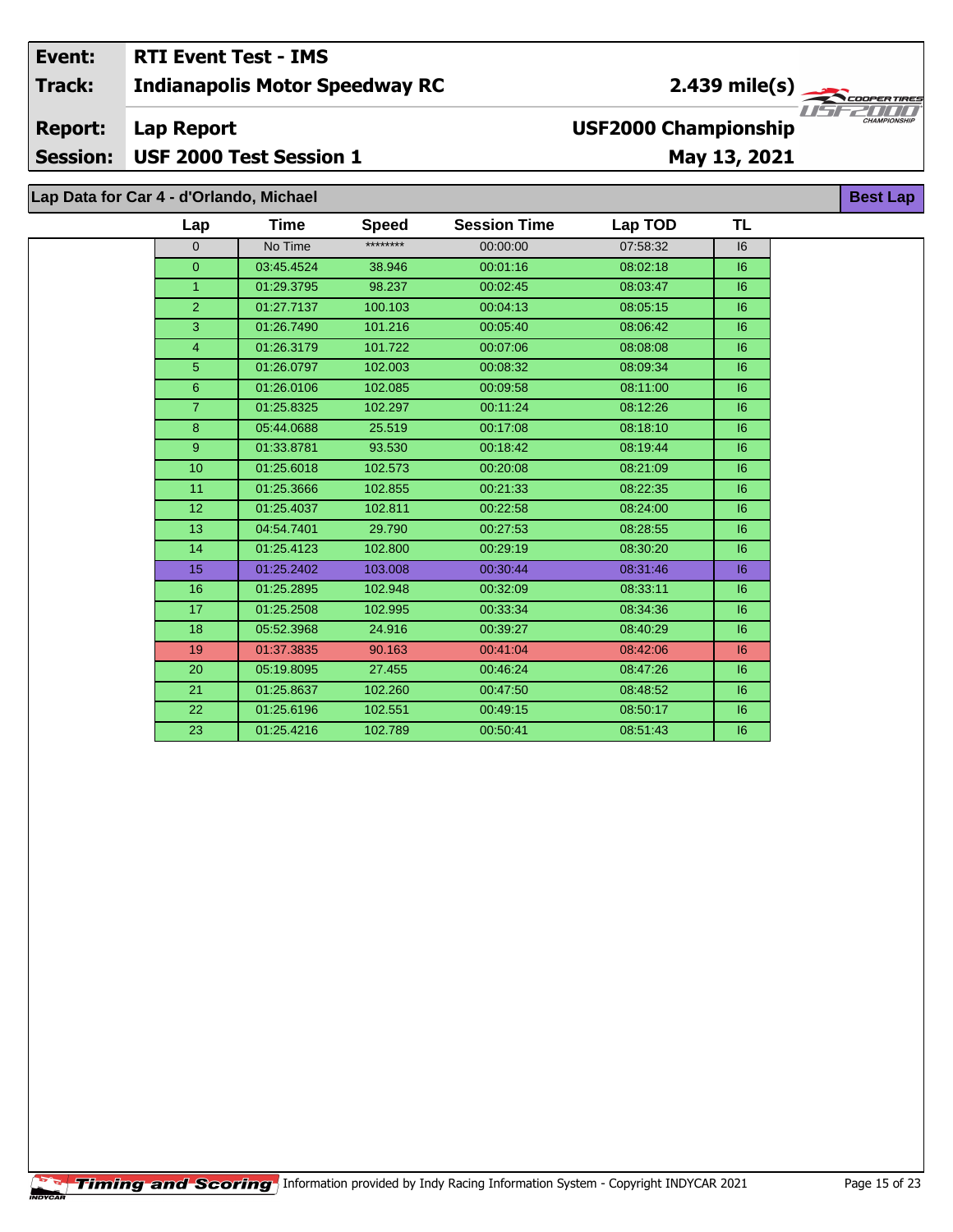## **Indianapolis Motor Speedway RC Lap Report May 13, 2021 Event: RTI Event Test - IMS Track: Report: Session: USF 2000 Test Session 1 USF2000 Championship** 2.439 mile(s)

# **Lap Data for Car 42 - Myers, Michael**

| Lap             | Time       | <b>Speed</b> | <b>Session Time</b> | Lap TOD  | TL |  |
|-----------------|------------|--------------|---------------------|----------|----|--|
| $\mathbf{0}$    | No Time    | ********     | 00:00:00            | 07:58:40 | 6  |  |
| $\mathbf{0}$    | 04:02.5833 | 36.195       | 00:01:41            | 08:02:43 | 6  |  |
| 1               | 01:38.3212 | 89.303       | 00:03:19            | 08:04:21 | 6  |  |
| $\overline{2}$  | 01:30.9195 | 96.573       | 00:04:50            | 08:05:52 | 6  |  |
| 3               | 01:28.9396 | 98.723       | 00:06:19            | 08:07:21 | 6  |  |
| $\overline{4}$  | 01:28.4188 | 99.305       | 00:07:48            | 08:08:50 | 6  |  |
| 5               | 01:27.7396 | 100.073      | 00:09:16            | 08:10:17 | 6  |  |
| 6               | 01:27.5726 | 100.264      | 00:10:43            | 08:11:45 | 6  |  |
| $\overline{7}$  | 01:27.1006 | 100.808      | 00:12:10            | 08:13:12 | 6  |  |
| 8               | 07:51.6655 | 18.616       | 00:20:02            | 08:21:04 | 6  |  |
| 9               | 01:27.2564 | 100.628      | 00:21:29            | 08:22:31 | 16 |  |
| 10              | 01:27.1273 | 100.777      | 00:22:56            | 08:23:58 | 6  |  |
| 11              | 01:26.7389 | 101.228      | 00:24:23            | 08:25:25 | 16 |  |
| 12 <sub>2</sub> | 01:26.5541 | 101.444      | 00:25:50            | 08:26:51 | 6  |  |
| 13              | 01:26.3685 | 101.662      | 00:27:16            | 08:28:18 | 6  |  |
| 14              | 11:11.1789 | 13.082       | 00:38:27            | 08:39:29 | 6  |  |
| 15              | 01:29.4766 | 98.131       | 00:39:57            | 08:40:58 | 6  |  |
| 16              | 06:50.0118 | 21.415       | 00:46:47            | 08:47:48 | 6  |  |
| 17              | 01:26.6056 | 101.384      | 00:48:13            | 08:49:15 | 6  |  |
| 18              | 01:26.4563 | 101.559      | 00:49:40            | 08:50:41 | 6  |  |
| 19              | 01:28.4334 | 99.288       | 00:51:08            | 08:52:10 | 16 |  |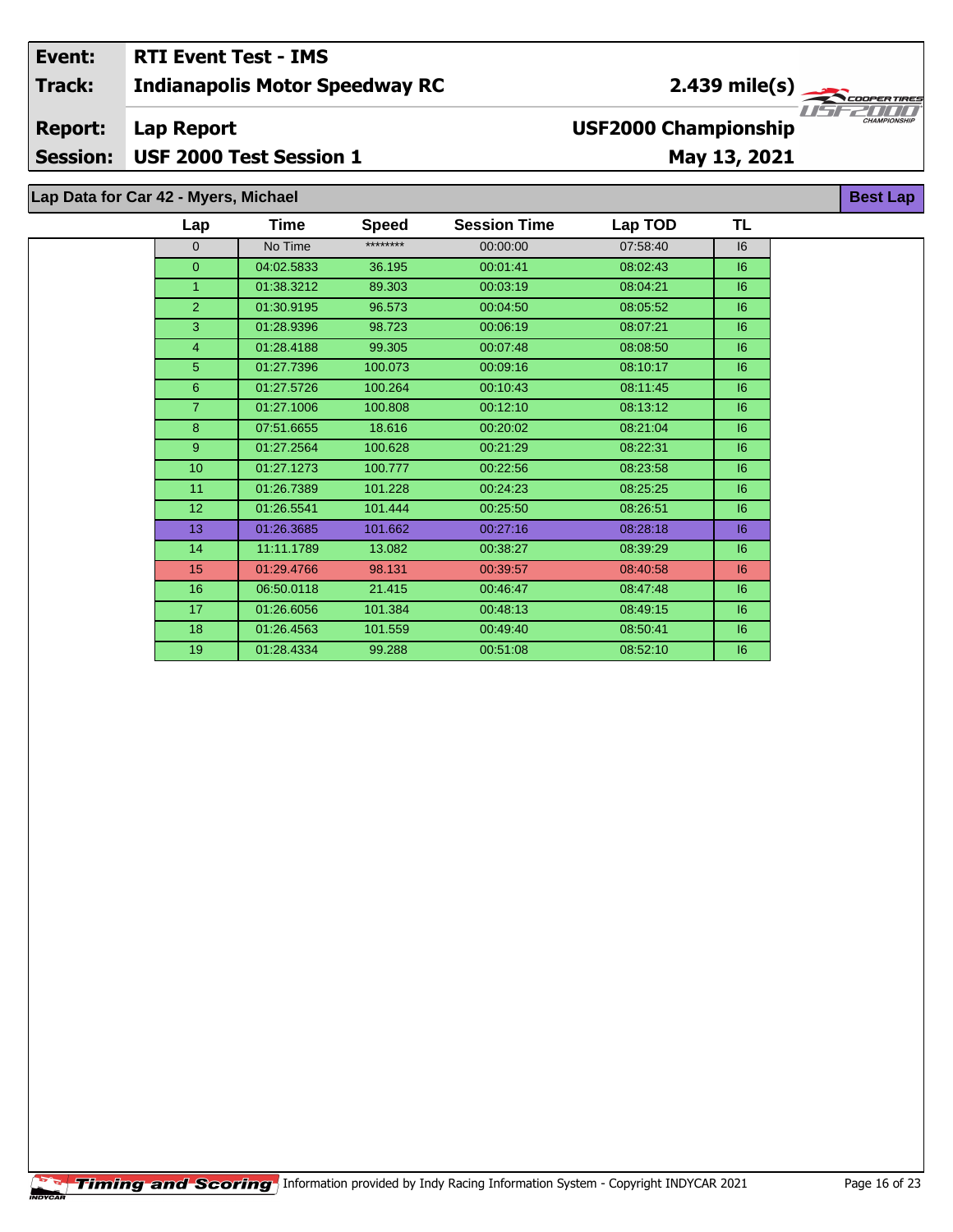#### Event: **RTI Event Test - IMS**  $2.439$  mile(s) **Indianapolis Motor Speedway RC Track: Report: Lap Report USF2000 Championship** USF 2000 Test Session 1 **Session:** May 13, 2021

# Lap Data for Car 5 - Kohlbecker, Spike (R)

| Lap             | Time       | <b>Speed</b> | <b>Session Time</b> | Lap TOD  | <b>TL</b> |
|-----------------|------------|--------------|---------------------|----------|-----------|
| $\Omega$        | No Time    | ********     | 00:00:00            | 07:58:36 | 16        |
| $\overline{0}$  | 04:07.5247 | 35.473       | 00:01:42            | 08:02:43 | 6         |
| 1               | 03:27.0557 | 42.406       | 00:05:09            | 08:06:10 | 6         |
| $\overline{2}$  | 01:30.6823 | 96.826       | 00:06:39            | 08:07:41 | 6         |
| $\overline{3}$  | 01:27.6120 | 100.219      | 00:08:07            | 08:09:09 | 6         |
| $\overline{4}$  | 01:26.6003 | 101.390      | 00:09:34            | 08:10:35 | 6         |
| 5 <sup>5</sup>  | 01:25.8883 | 102.230      | 00:10:59            | 08:12:01 | 6         |
| 6               | 01:26.8538 | 101.094      | 00:12:26            | 08:13:28 | 6         |
| $\overline{7}$  | 01:25.9228 | 102.189      | 00:13:52            | 08:14:54 | 6         |
| 8               | 06:07.9718 | 23.862       | 00:20:00            | 08:21:02 | 16        |
| 9               | 01:26.1419 | 101.929      | 00:21:26            | 08:22:28 | 6         |
| 10              | 01:25.5981 | 102.577      | 00:22:52            | 08:23:54 | 6         |
| 11              | 01:25.2938 | 102.943      | 00:24:17            | 08:25:19 | 16        |
| 12 <sub>2</sub> | 01:25.3909 | 102.826      | 00:25:43            | 08:26:44 | 6         |
| 13              | 01:25.2898 | 102.948      | 00:27:08            | 08:28:10 | 6         |
| 14              | 01:25.3274 | 102.902      | 00:28:33            | 08:29:35 | 6         |
| 15              | 07:03.3059 | 20.742       | 00:35:36            | 08:36:38 | 6         |
| 16              | 01:25.8736 | 102.248      | 00:37:02            | 08:38:04 | 16        |
| 17              | 01:25.6473 | 102.518      | 00:38:28            | 08:39:30 | 6         |
| 18              | 01:33.0471 | 94.365       | 00:40:01            | 08:41:03 | 6         |
| 19              | 06:24.0324 | 22.864       | 00:46:25            | 08:47:27 | 6         |
| 20              | 01:26.3364 | 101.700      | 00:47:51            | 08:48:53 | 6         |
| 21              | 01:25.8010 | 102.334      | 00:49:17            | 08:50:19 | 16        |
| 22              | 01:25.6472 | 102.518      | 00:50:43            | 08:51:45 | 6         |

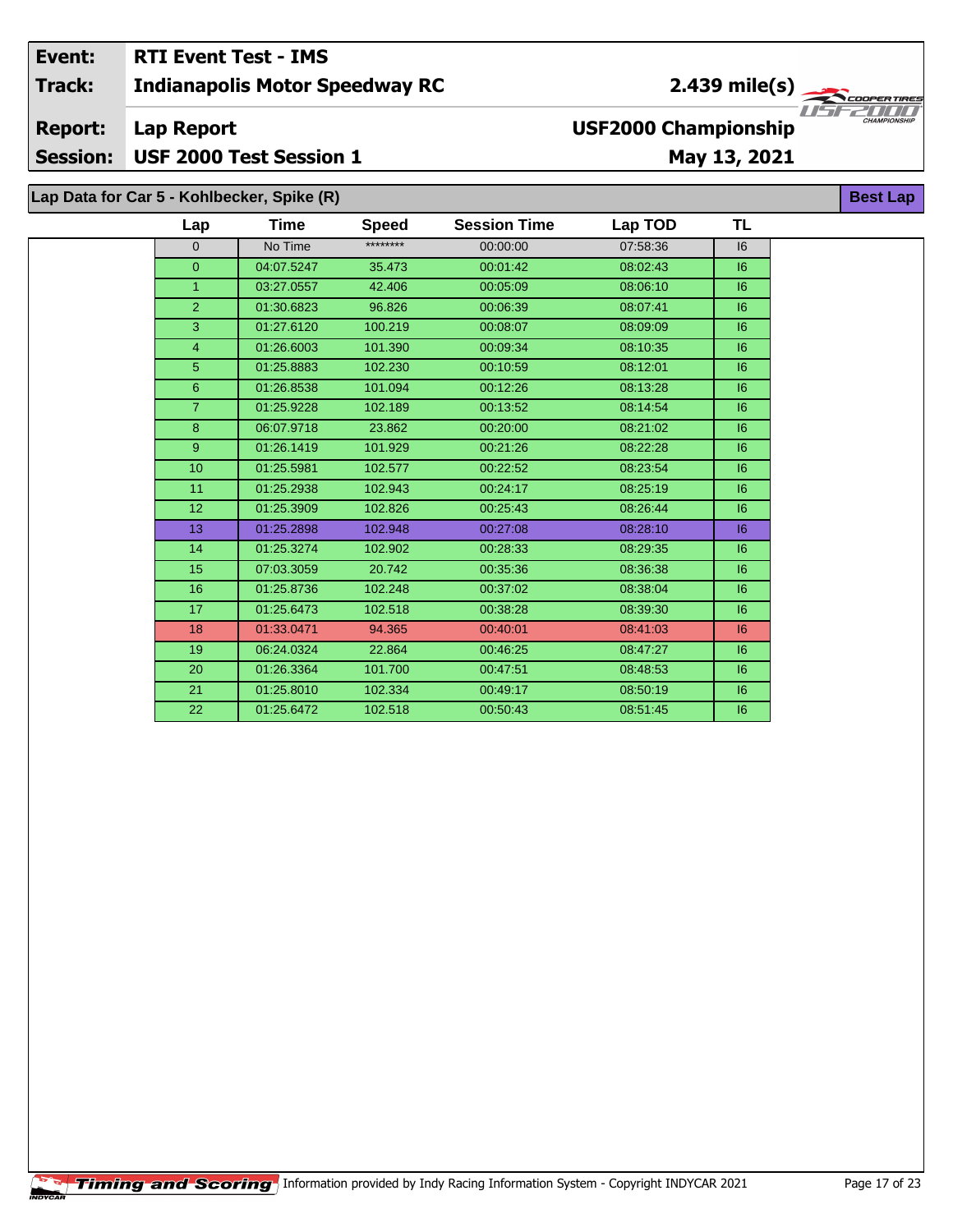## Event: **RTI Event Test - IMS Indianapolis Motor Speedway RC**

#### **Report: Lap Report**

**Session:** USF 2000 Test Session 1

# May 13, 2021

**USF2000 Championship** 

Lap Data for Car 6 - Garg, Bijoy

| Lap            | Time       | <b>Speed</b> | <b>Session Time</b> | Lap TOD  | <b>TL</b> |  |
|----------------|------------|--------------|---------------------|----------|-----------|--|
| $\overline{0}$ | No Time    | ********     | 00:00:00            | 07:58:51 | 6         |  |
| $\overline{0}$ | 03:37.3997 | 40.388       | 00:01:27            | 08:02:29 | 6         |  |
| $\mathbf{1}$   | 01:30.9475 | 96.544       | 00:02:58            | 08:03:60 | 16        |  |
| $\overline{2}$ | 01:32.2615 | 95.169       | 00:04:30            | 08:05:32 | 6         |  |
| $\overline{3}$ | 01:28.0208 | 99.754       | 00:05:58            | 08:06:60 | 6         |  |
| $\overline{4}$ | 01:28.0768 | 99.690       | 00:07:26            | 08:08:28 | 6         |  |
| $\overline{5}$ | 01:27.2073 | 100.684      | 00:08:53            | 08:09:55 | 6         |  |
| 6 <sup>°</sup> | 01:29.9199 | 97.647       | 00:10:23            | 08:11:25 | 16        |  |
| $\mathbf{7}$   | 01:27.0476 | 100.869      | 00:11:50            | 08:12:52 | 6         |  |
| 8              | 01:26.8040 | 101.152      | 00:13:17            | 08:14:19 | 6         |  |
| 9              | 01:26.5977 | 101.393      | 00:14:44            | 08:15:45 | 16        |  |
| 10             | 01:26.3785 | 101.650      | 00:16:10            | 08:17:12 | 6         |  |
| 11             | 01:26.6738 | 101.304      | 00:17:37            | 08:18:39 | 6         |  |
| 12             | 01:26.4322 | 101.587      | 00:19:03            | 08:20:05 | 6         |  |
| 13             | 01:26.4425 | 101.575      | 00:20:30            | 08:21:31 | 6         |  |
| 14             | 01:30.9936 | 96.495       | 00:22:01            | 08:23:02 | 16        |  |
| 15             | 08:22.1158 | 17.487       | 00:30:23            | 08:31:24 | 6         |  |
| 16             | 01:26.7460 | 101.220      | 00:31:49            | 08:32:51 | 6         |  |
| 17             | 01:26.2048 | 101.855      | 00:33:16            | 08:34:17 | 16        |  |
| 18             | 01:28.0022 | 99.775       | 00:34:44            | 08:35:45 | 16        |  |
| 19             | 01:26.4275 | 101.593      | 00:36:10            | 08:37:12 | 16        |  |
| 20             | 01:25.8904 | 102.228      | 00:37:36            | 08:38:38 | 6         |  |
| 21             | 01:25.8804 | 102.240      | 00:39:02            | 08:40:04 | 6         |  |
| 22             | 07:35.3415 | 19.283       | 00:46:37            | 08:47:39 | 6         |  |
| 23             | 01:26.5059 | 101.501      | 00:48:04            | 08:49:05 | 16        |  |
| 24             | 01:26.1442 | 101.927      | 00:49:30            | 08:50:32 | 6         |  |
| 25             | 01:26.1395 | 101.932      | 00:50:56            | 08:51:58 | 16        |  |
|                |            |              |                     |          |           |  |



**Best Lap** 

**Track:**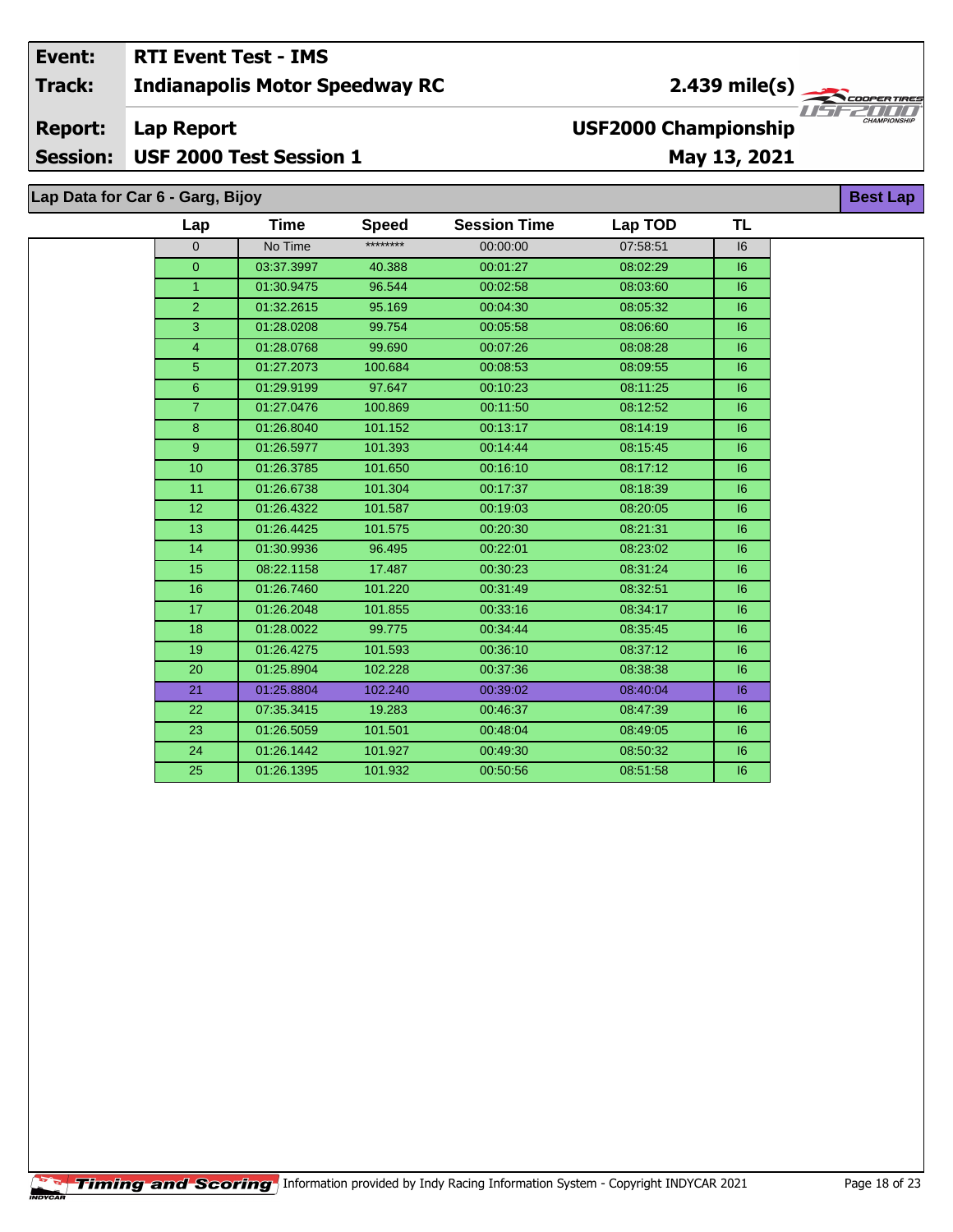### Event: **RTI Event Test - IMS**  $\frac{2.439 \text{ mile(s)}}{\sqrt{1.57225 \text{ cm/s}}$ **Track: Indianapolis Motor Speedway RC Report: Lap Report USF2000 Championship Session:** USF 2000 Test Session 1 May 13, 2021

**TL Time Session Time Lap TOD** Lap **Speed** \*\*\*\*\*\*\*\*  $\overline{0}$ No Time 00:00:00 07:58:43  $\overline{0}$ 04:30.3304 32.480 00:02:11 08:03:13 01:36.2254 08:04:49  $\mathbf{1}$ 91.248 00:03:48 01:33.5148 93.893 08:06:23  $\overline{2}$ 00:05:21 08:07:57 3 01:33.9250 93.483 00:06:55 03:41.4287  $\overline{4}$ 39.653 08:11:38 00:10:36  $\overline{5}$ 97.820 08:13:08 01:29.7609 00:12:06  $\overline{6}$ 01:29.3405 98.280 00:13:36 08:14:37  $\overline{7}$ 01:29.0976 98.548 00:15:05 08:16:06 99.804  $\overline{8}$ 01:27.9767 00:16:33 08:17:34  $\overline{9}$ 01:28.3100 99.427 00:18:01 08:19:03  $10$ 01:27.3825 100.482 00:19:28 08:20:30 99.712  $11$ 01:28.0578 00:20:56 08:21:58 08:23:25  $\overline{12}$ 01:26.8678 101.078 00:22:23 08:24:52 13 01:27.0289 100.891 00:23:50

101.140

99.726

101.029

100.219

101.863

102.073

101.647

101.405

13.170

101.177

101.297

100.337

00:25:17

00:26:45

00:28:12

00:29:40

00:31:06

00:32:32

00:33:58

00:35:25

00:46:31

00:47:58

00:49:25

00:50:52

Lap Data for Car 63 - Burke, Trey (R)

 $14$ 

 $15$ 

 $16$ 

 $\overline{17}$ 

 $\overline{18}$ 

 $\overline{19}$ 

20

21

 $\overline{22}$ 

23

24

25

01:26.8145

01:28.0455

01:26.9098

01:27.6124

01:26.1980

01:26.0205

01:26.3809

01:26.5876

11:06.7033

01:26.7829

01:26.6794

01:27.5092



**Best Lap** 

 $\overline{16}$ 

 $16$ 

 $16$ 

 $16$ 

 $16$ 

 $\overline{16}$ 

 $\overline{16}$ 

 $\overline{16}$ 

 $16$ 

 $\overline{16}$ 

 $\overline{16}$ 

 $16$ 

 $16$ 

 $|6$ 

 $16$ 

 $16$ 

 $|6$ 

 $\overline{16}$ 

 $\overline{16}$ 

 $\overline{16}$ 

 $\overline{16}$ 

 $|6$ 

 $|6$ 

 $16$ 

 $16$ 

 $16$ 

 $16$ 

08:26:19

08:27:47

08:29:14

08:30:41

08:32:08

08:33:34

08:35:00

08:36:27

08:47:33

08:49:00

08:50:27

08:51:54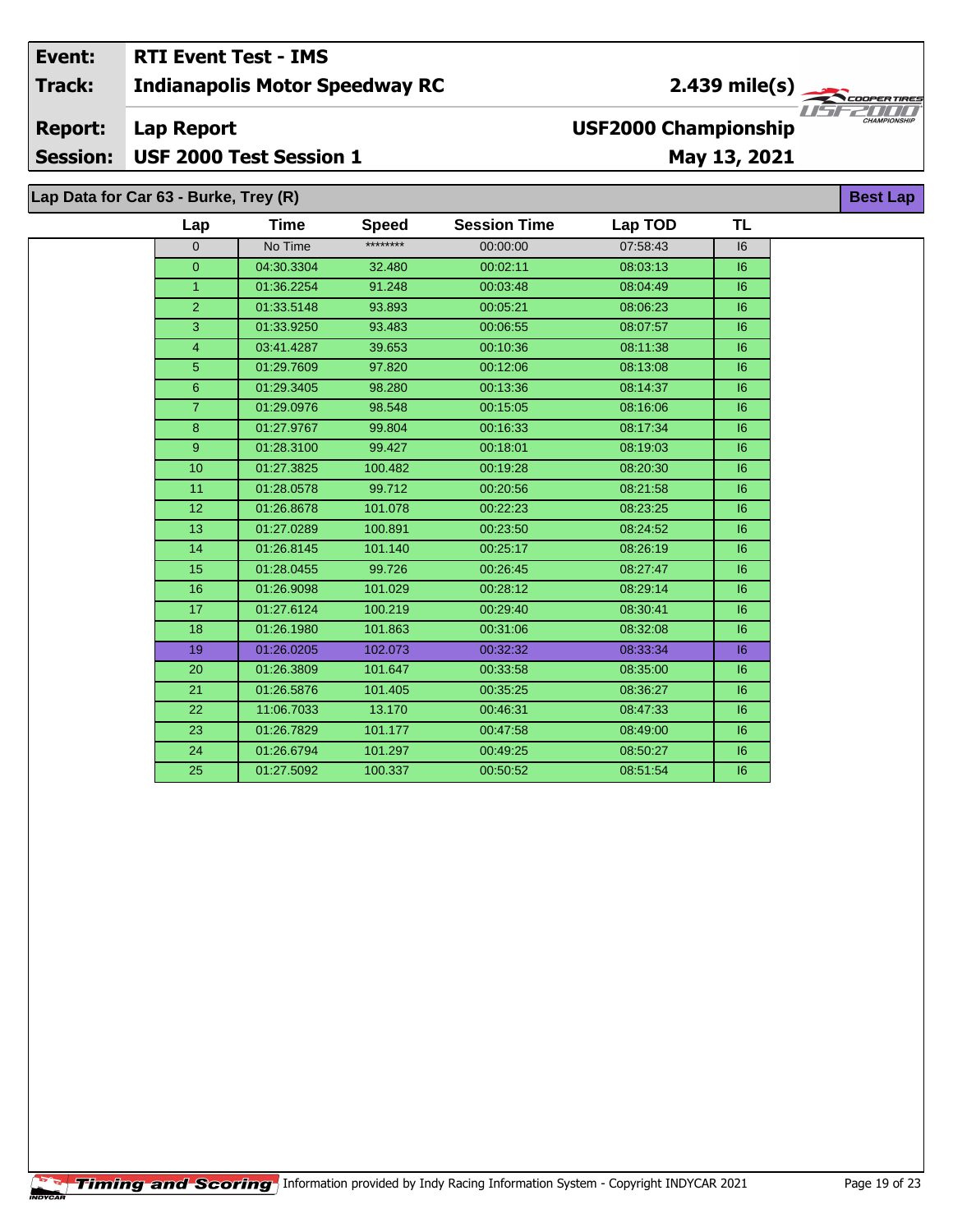#### **RTI Event Test - IMS** Event: 2.439 mile(s) Track: **Indianapolis Motor Speedway RC** ER TIR U S F 7000 **USF2000 Championship Report: Lap Report** USF 2000 Test Session 1 **Session:** May 13, 2021 Lap Data for Car 8 - Lee, Jackson (R) **Best Lap**

| Lap            | <b>Time</b> | <b>Speed</b> | <b>Session Time</b> | Lap TOD  | <b>TL</b> |
|----------------|-------------|--------------|---------------------|----------|-----------|
| $\Omega$       | No Time     | ********     | 00:00:00            | 07:58:50 | 16        |
| $\overline{0}$ | 03:43.3630  | 39.310       | 00:01:32            | 08:02:34 | 6         |
| $\mathbf{1}$   | 01:41.2746  | 86.699       | 00:03:13            | 08:04:15 | 6         |
| $\overline{2}$ | 01:32.0443  | 95.393       | 00:04:45            | 08:05:47 | 16        |
| 3              | 01:29.8648  | 97.707       | 00:06:15            | 08:07:17 | 6         |
| $\overline{4}$ | 01:28.3037  | 99.434       | 00:07:43            | 08:08:45 | 6         |
| 5 <sup>5</sup> | 01:27.3977  | 100.465      | 00:09:11            | 08:10:12 | 6         |
| 6              | 01:26.8792  | 101.064      | 00:10:38            | 08:11:39 | 6         |
| $\overline{7}$ | 01:28.2219  | 99.526       | 00:12:06            | 08:13:08 | 6         |
| 8              | 01:27.0286  | 100.891      | 00:13:33            | 08:14:35 | 6         |
| 9 <sup>°</sup> | 01:26.7069  | 101.265      | 00:14:59            | 08:16:01 | 6         |
| 10             | 01:26.6341  | 101.350      | 00:16:26            | 08:17:28 | 6         |
| 11             | 01:26.1052  | 101.973      | 00:17:52            | 08:18:54 | 16        |
| 12             | 01:28.2133  | 99.536       | 00:19:20            | 08:20:22 | 16        |
| 13             | 01:26.3649  | 101.666      | 00:20:47            | 08:21:49 | 6         |
| 14             | 01:26.7768  | 101.184      | 00:22:14            | 08:23:15 | 6         |
| 15             | 01:27.5994  | 100.234      | 00:23:41            | 08:24:43 | 6         |
| 16             | 08:45.4333  | 16.711       | 00:32:27            | 08:33:28 | 6         |
| 17             | 01:27.5583  | 100.281      | 00:33:54            | 08:34:56 | 6         |
| 18             | 01:26.4664  | 101.547      | 00:35:21            | 08:36:22 | 6         |
| 19             | 01:26.4838  | 101.527      | 00:36:47            | 08:37:49 | 6         |
| 20             | 01:25.8623  | 102.261      | 00:38:13            | 08:39:15 | 16        |
| 21             | 01:25.7764  | 102.364      | 00:39:39            | 08:40:41 | 6         |
| 22             | 01:31.3998  | 96.066       | 00:41:10            | 08:42:12 | 6         |
| 23             | 07:05.7582  | 20.623       | 00:48:16            | 08:49:18 | 6         |
| 24             | 01:26.3916  | 101.635      | 00:49:42            | 08:50:44 | 16        |
| 25             | 01:26.3137  | 101.727      | 00:51:09            | 08:52:10 | 6         |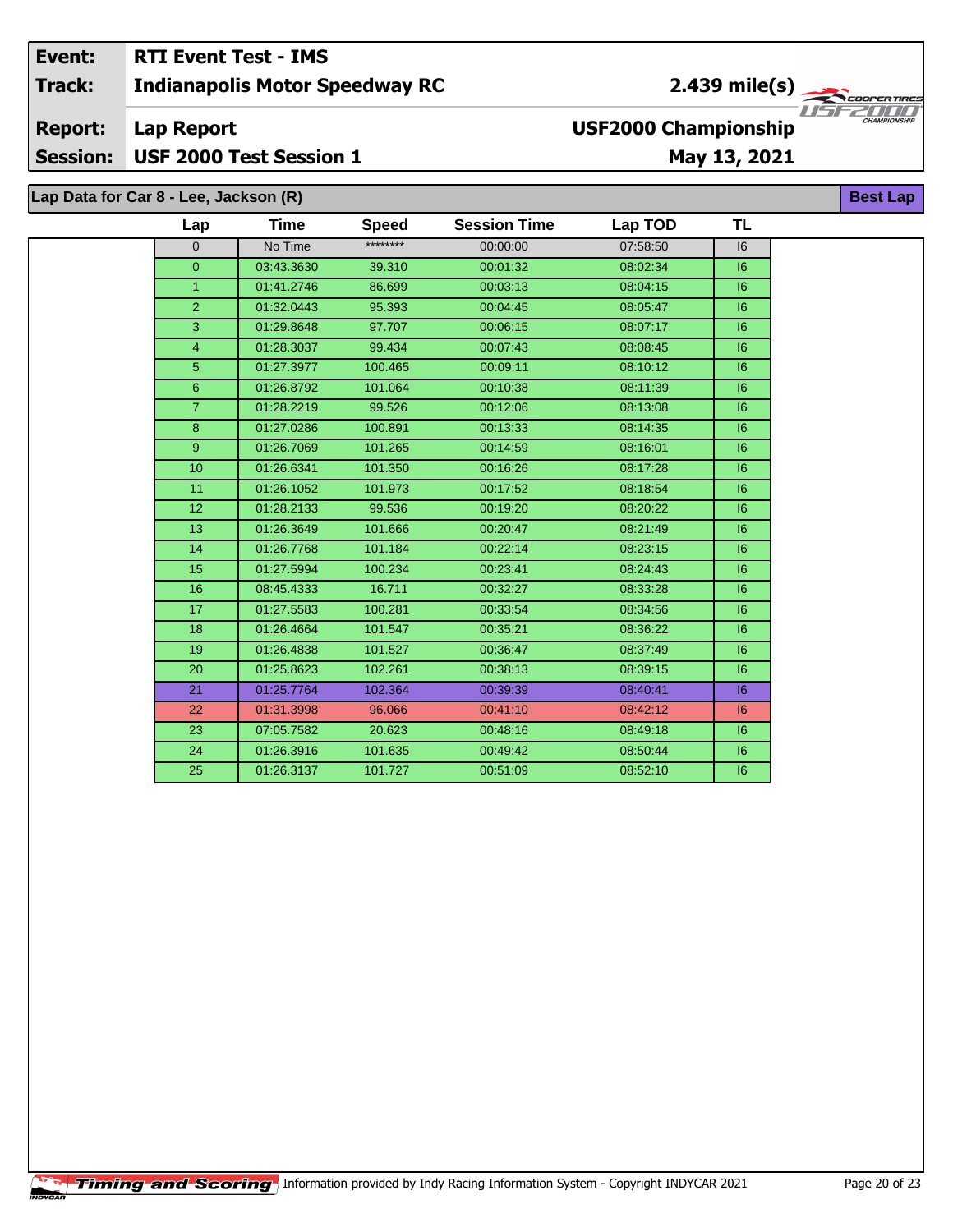#### **RTI Event Test - IMS** Event: 2.439 mile(s) Track: **Indianapolis Motor Speedway RC** ER TIR USF. 7000 **Report: Lap Report USF2000 Championship** Session: USF 2000 Test Session 1 May 13, 2021 Lap Data for Car 9 - Vodanovich, Peter (R) **Best Lap**

| Lap             | Time       | <b>Speed</b> | <b>Session Time</b> | Lap TOD  | TL |
|-----------------|------------|--------------|---------------------|----------|----|
| $\overline{0}$  | No Time    | ********     | 00:00:00            | 07:58:53 | 16 |
| $\overline{0}$  | 03:41.8908 | 39.571       | 00:01:34            | 08:02:35 | 16 |
| $\mathbf{1}$    | 01:44.8323 | 83.757       | 00:03:18            | 08:04:20 | 16 |
| $\overline{2}$  | 01:31.2739 | 96.198       | 00:04:50            | 08:05:51 | 16 |
| 3               | 01:30.7298 | 96.775       | 00:06:20            | 08:07:22 | 6  |
| $\overline{4}$  | 01:28.5626 | 99.143       | 00:07:49            | 08:08:51 | 16 |
| 5               | 01:27.6232 | 100.206      | 00:09:17            | 08:10:18 | 16 |
| $6\phantom{1}$  | 01:27.3427 | 100.528      | 00:10:44            | 08:11:46 | 16 |
| $\overline{7}$  | 01:27.4544 | 100.400      | 00:12:11            | 08:13:13 | 6  |
| 8               | 01:27.7336 | 100.080      | 00:13:39            | 08:14:41 | 16 |
| 9               | 01:27.1915 | 100.702      | 00:15:06            | 08:16:08 | 6  |
| 10 <sup>1</sup> | 01:26.9380 | 100.996      | 00:16:33            | 08:17:35 | 16 |
| 11              | 01:39.3443 | 88.384       | 00:18:13            | 08:19:14 | 6  |
| 12              | 01:26.6818 | 101.295      | 00:19:39            | 08:20:41 | 16 |
| 13              | 01:26.6129 | 101.375      | 00:21:06            | 08:22:08 | 6  |
| 14              | 01:36.3597 | 91.121       | 00:22:42            | 08:23:44 | 16 |
| 15              | 01:26.5041 | 101.503      | 00:24:09            | 08:25:11 | 6  |
| 16              | 01:27.5023 | 100.345      | 00:25:36            | 08:26:38 | 6  |
| 17              | 07:52.1746 | 18.596       | 00:33:28            | 08:34:30 | 6  |
| 18              | 01:33.3005 | 94.109       | 00:35:02            | 08:36:04 | 6  |
| 19              | 01:26.0041 | 102.093      | 00:36:28            | 08:37:30 | 6  |
| 20              | 01:25.6584 | 102.505      | 00:37:53            | 08:38:55 | 6  |
| 21              | 01:29.0801 | 98.567       | 00:39:22            | 08:40:24 | 6  |
| 22              | 01:35.3684 | 92.068       | 00:40:58            | 08:41:60 | 6  |
| 23              | 05:58.8753 | 24.466       | 00:46:57            | 08:47:59 | 16 |
| 24              | 01:26.9876 | 100.939      | 00:48:24            | 08:49:26 | 6  |
| 25              | 01:26.1044 | 101.974      | 00:49:50            | 08:50:52 | 16 |
| 26              | 01:27.3366 | 100.535      | 00:51:17            | 08:52:19 | 6  |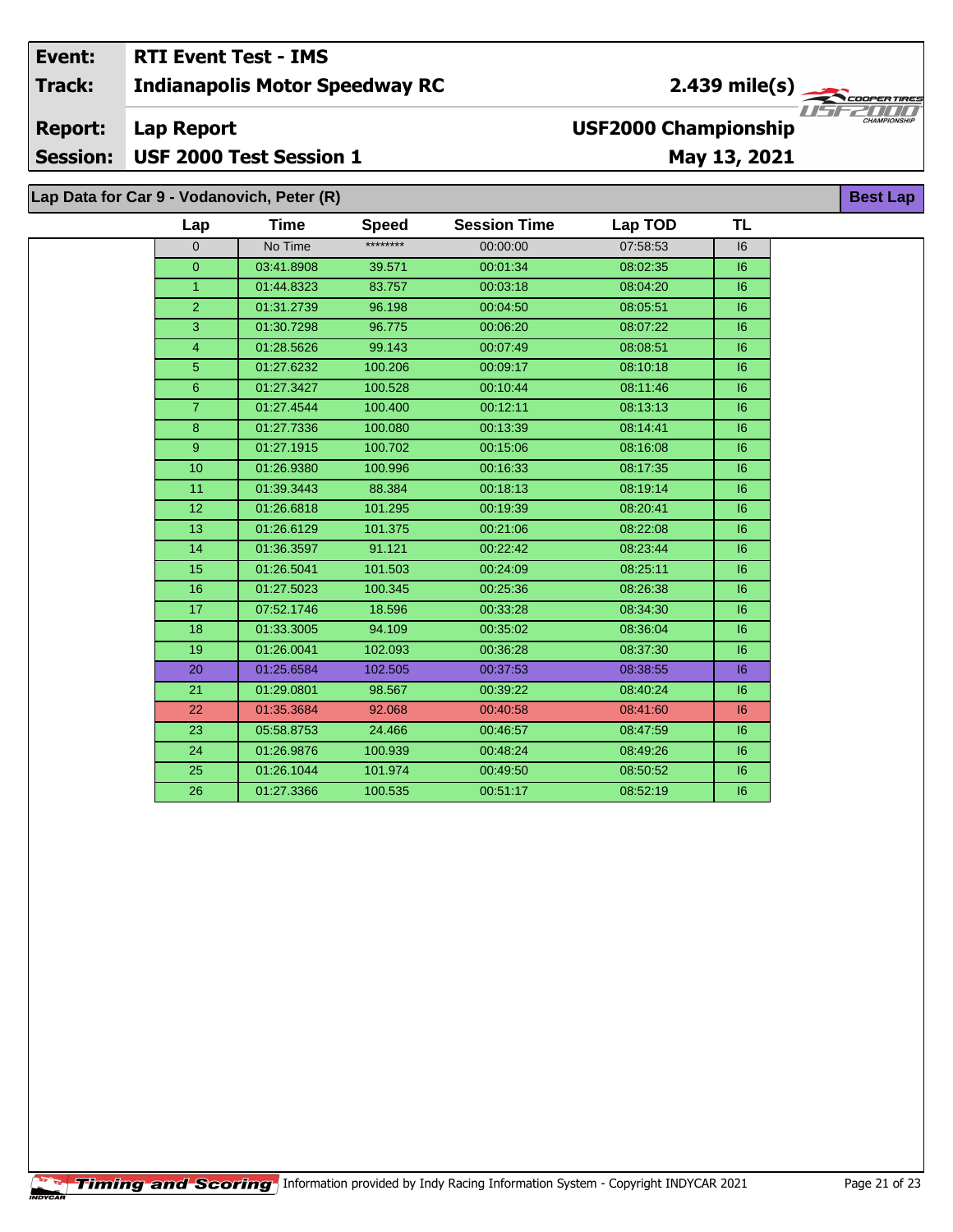### Event: **RTI Event Test - IMS** 2.439 mile(s)  $\frac{1}{\sqrt{2\pi}}$ Track: **Indianapolis Motor Speedway RC** USF. **USF2000 Championship Report: Lap Report** USF 2000 Test Session 1 **Session:** May 13, 2021 Lap Data for Car 91 - Frazer, Billy (R)

| Data for Car 91 - Frazer, Billy (R) |                |             |              |                     |          |           | <b>Best Lap</b> |
|-------------------------------------|----------------|-------------|--------------|---------------------|----------|-----------|-----------------|
|                                     | Lap            | <b>Time</b> | <b>Speed</b> | <b>Session Time</b> | Lap TOD  | <b>TL</b> |                 |
|                                     | $\mathbf 0$    | No Time     | ********     | 00:00:00            | 07:58:55 | 16        |                 |
|                                     | $\mathbf{0}$   | 03:50.0615  | 38.165       | 00:01:44            | 08:02:45 | 16        |                 |
|                                     | $\mathbf{1}$   | 01:37.3055  | 90.235       | 00:03:21            | 08:04:23 | 6         |                 |
|                                     | $\overline{2}$ | 01:31.0729  | 96.411       | 00:04:52            | 08:05:54 | 6         |                 |
|                                     | 3              | 01:30.0822  | 97.471       | 00:06:22            | 08:07:24 | 6         |                 |
|                                     | $\overline{4}$ | 01:33.0966  | 94.315       | 00:07:55            | 08:08:57 | 6         |                 |
|                                     | $\overline{5}$ | 01:28.2555  | 99.488       | 00:09:23            | 08:10:25 | 6         |                 |
|                                     | 6 <sup>°</sup> | 01:27.2644  | 100.618      | 00:10:51            | 08:11:53 | 6         |                 |
|                                     | $\overline{7}$ | 01:27.2640  | 100.619      | 00:12:18            | 08:13:20 | 6         |                 |
|                                     | 8              | 01:27.0096  | 100.913      | 00:13:45            | 08:14:47 | 6         |                 |
|                                     | 9 <sup>°</sup> | 01:26.8323  | 101.119      | 00:15:12            | 08:16:14 | 6         |                 |
|                                     | 10             | 01:29.5344  | 98.067       | 00:16:41            | 08:17:43 | 6         |                 |
|                                     | 11             | 01:26.7592  | 101.204      | 00:18:08            | 08:19:10 | 6         |                 |
|                                     | 12             | 01:26.3075  | 101.734      | 00:19:34            | 08:20:36 | 6         |                 |
|                                     | 13             | 01:26.2677  | 101.781      | 00:21:01            | 08:22:03 | 6         |                 |
|                                     | 14             | 01:27.1186  | 100.787      | 00:22:28            | 08:23:30 | 6         |                 |
|                                     | 15             | 01:26.6340  | 101.351      | 00:23:54            | 08:24:56 | 6         |                 |
|                                     | 16             | 01:26.6078  | 101.381      | 00:25:21            | 08:26:23 | 6         |                 |
|                                     | 17             | 06:13.3932  | 23.515       | 00:31:34            | 08:32:36 | 6         |                 |
|                                     | 18             | 01:26.4570  | 101.558      | 00:33:01            | 08:34:03 | 6         |                 |
|                                     | 19             | 01:25.9644  | 102.140      | 00:34:27            | 08:35:29 | 6         |                 |
|                                     | 20             | 01:26.1802  | 101.884      | 00:35:53            | 08:36:55 | 6         |                 |
|                                     | 21             | 01:26.0801  | 102.003      | 00:37:19            | 08:38:21 | 6         |                 |
|                                     | 22             | 01:27.7302  | 100.084      | 00:38:47            | 08:39:49 | 6         |                 |
|                                     | 23             | 01:31.7391  | 95.711       | 00:40:19            | 08:41:20 | 6         |                 |
|                                     | 24             | 06:20.8450  | 23.055       | 00:46:39            | 08:47:41 | 16        |                 |
|                                     | 25             | 01:26.4516  | 101.564      | 00:48:06            | 08:49:08 | 6         |                 |
|                                     | 26             | 01:25.9457  | 102.162      | 00:49:32            | 08:50:34 | 6         |                 |
|                                     | 27             | 01:26.0097  | 102.086      | 00:50:58            | 08:51:60 | 6         |                 |
|                                     |                |             |              |                     |          |           |                 |

ER TIR

 $\sqrt{I/I/L}$